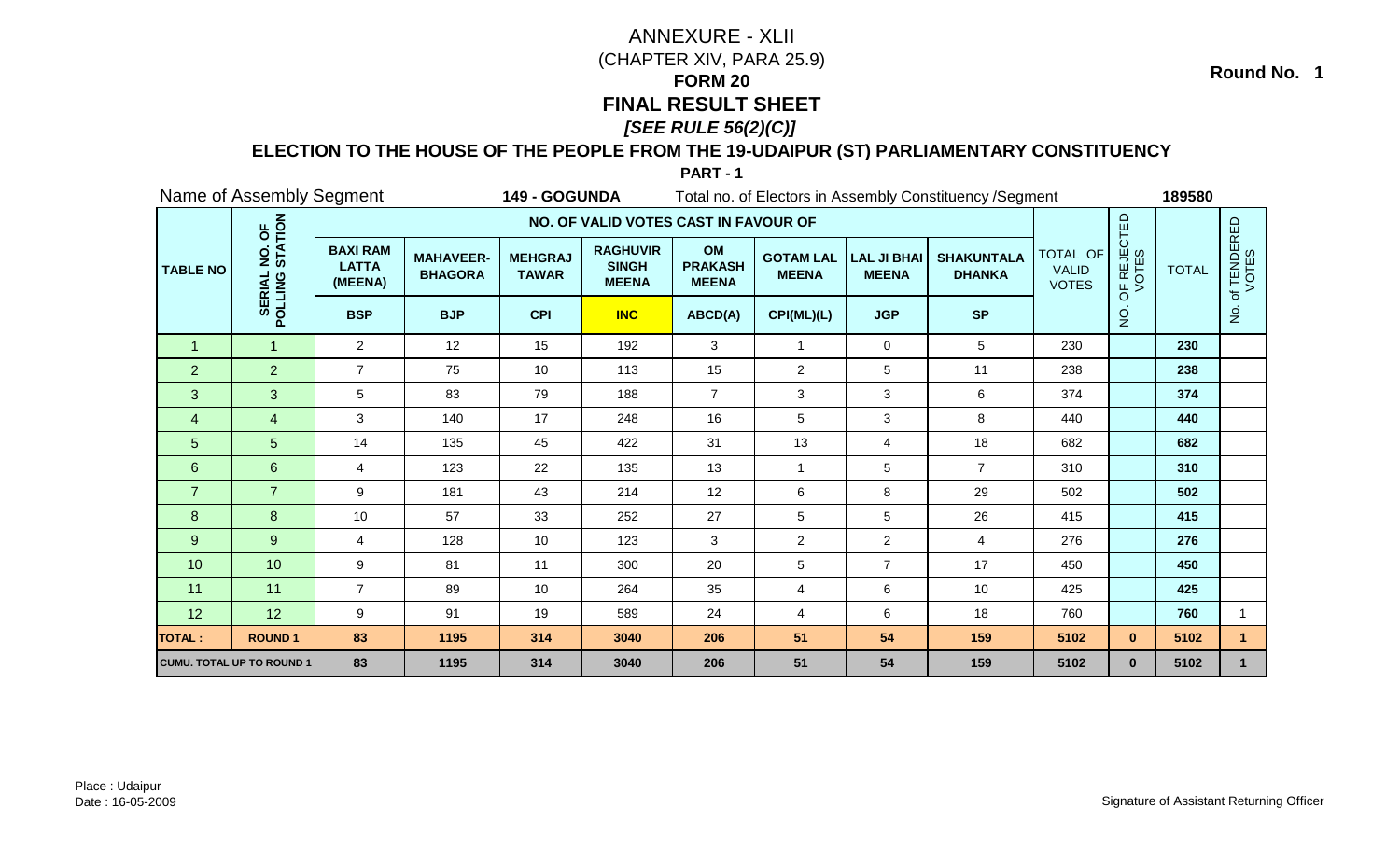### **ELECTION TO THE HOUSE OF THE PEOPLE FROM THE 19-UDAIPUR (ST) PARLIAMENTARY CONSTITUENCY**

**PART - 1**

|                 | Name of Assembly Segment         |                                            |                                    | 149 - GOGUNDA                  |                                                 |                                      |                                  |                                    | Total no. of Electors in Assembly Constituency / Segment |                                          |                      | 189580       |                      |
|-----------------|----------------------------------|--------------------------------------------|------------------------------------|--------------------------------|-------------------------------------------------|--------------------------------------|----------------------------------|------------------------------------|----------------------------------------------------------|------------------------------------------|----------------------|--------------|----------------------|
|                 |                                  |                                            |                                    |                                | NO. OF VALID VOTES CAST IN FAVOUR OF            |                                      |                                  |                                    |                                                          |                                          |                      |              |                      |
| <b>TABLE NO</b> | NO. OF<br>STATION<br><u>o</u>    | <b>BAXI RAM</b><br><b>LATTA</b><br>(MEENA) | <b>MAHAVEER-</b><br><b>BHAGORA</b> | <b>MEHGRAJ</b><br><b>TAWAR</b> | <b>RAGHUVIR</b><br><b>SINGH</b><br><b>MEENA</b> | OM<br><b>PRAKASH</b><br><b>MEENA</b> | <b>GOTAM LAL</b><br><b>MEENA</b> | <b>LAL JI BHAI</b><br><b>MEENA</b> | <b>SHAKUNTALA</b><br><b>DHANKA</b>                       | TOTAL OF<br><b>VALID</b><br><b>VOTES</b> | OF REJECTED<br>VOTES | <b>TOTAL</b> | of TENDERED<br>VOTES |
|                 | POLLING                          | <b>BSP</b>                                 | <b>BJP</b>                         | <b>CPI</b>                     | <b>INC</b>                                      | ABCD(A)                              | CPI(ML)(L)                       | <b>JGP</b>                         | <b>SP</b>                                                |                                          | g                    |              | $\frac{1}{2}$        |
| $\overline{1}$  | 13                               | 6                                          | 98                                 | 10                             | 335                                             | 17                                   | $\overline{2}$                   | 6                                  | 8                                                        | 482                                      |                      | 482          |                      |
| $\overline{2}$  | 14                               | 16                                         | 240                                | 27                             | 228                                             | 15                                   | 5                                | 6                                  | 10                                                       | 547                                      |                      | 547          |                      |
| 3               | 15                               | 5                                          | 46                                 | 5                              | 93                                              | 10                                   | $\overline{c}$                   | 4                                  | 5                                                        | 170                                      |                      | 170          |                      |
| 4               | 16                               | 6                                          | 138                                | 11                             | 272                                             | 15                                   | 4                                | 6                                  | 17                                                       | 469                                      |                      | 469          |                      |
| 5               | 17                               | $\overline{4}$                             | 180                                | 10                             | 165                                             | 5                                    | $\overline{2}$                   |                                    | 8                                                        | 375                                      |                      | 375          |                      |
| $\,6\,$         | 18                               | 11                                         | 235                                | 18                             | 146                                             | $\overline{7}$                       | 9                                | 4                                  | 14                                                       | 444                                      |                      | 444          |                      |
| $\overline{7}$  | 19                               | 9                                          | 184                                | 17                             | 293                                             | 8                                    | 4                                | 4                                  | 9                                                        | 528                                      |                      | 528          |                      |
| 8               | 20                               | 13                                         | 69                                 | 12                             | 276                                             | 18                                   | 8                                | 3                                  | 8                                                        | 407                                      |                      | 407          |                      |
| 9               | 21                               | 18                                         | 101                                | 34                             | 279                                             | 32                                   | 8                                | 16                                 | 23                                                       | 511                                      |                      | 511          |                      |
| 10              | 22                               | $\overline{4}$                             | 140                                | 153                            | 301                                             | 18                                   | $\overline{7}$                   | 5                                  | 12                                                       | 640                                      |                      | 640          |                      |
| 11              | 23                               | 10                                         | 119                                | 21                             | 242                                             | 11                                   | 5                                | 8                                  | 17                                                       | 433                                      |                      | 433          |                      |
| 12              | 24                               | 6                                          | 154                                | 18                             | 215                                             | 22                                   | 1                                | 9                                  | 9                                                        | 434                                      |                      | 434          |                      |
| <b>TOTAL:</b>   | <b>ROUND 2</b>                   | 108                                        | 1704                               | 336                            | 2845                                            | 178                                  | 57                               | 72                                 | 140                                                      | 5440                                     | $\mathbf{0}$         | 5440         | $\mathbf{0}$         |
|                 | <b>CUMU. TOTAL UP TO ROUND 2</b> | 191                                        | 2899                               | 650                            | 5885                                            | 384                                  | 108                              | 126                                | 299                                                      | 10542                                    | $\mathbf{0}$         | 10542        | $\mathbf{1}$         |

Place : UdaipurDate : 16-05-2009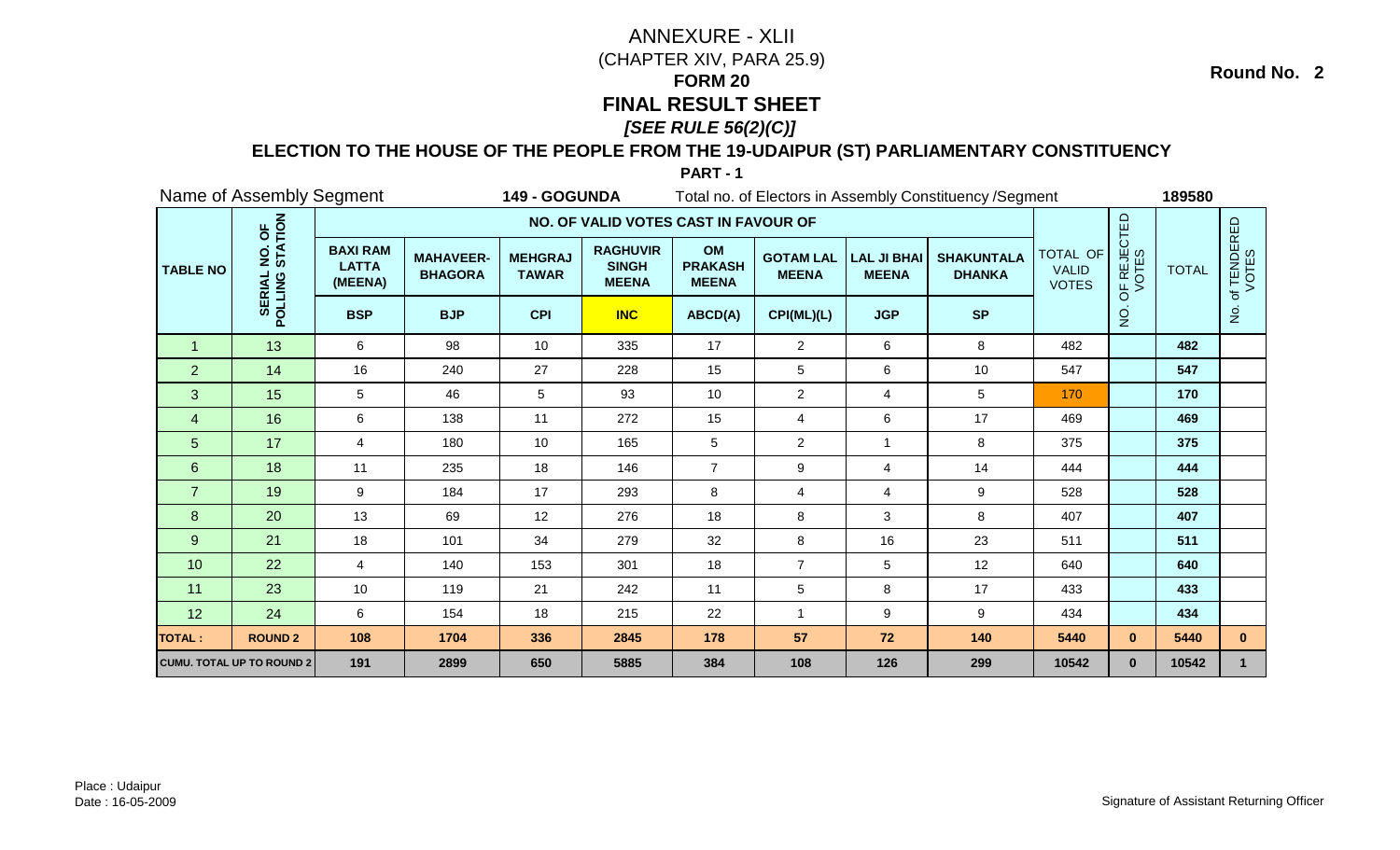### **ELECTION TO THE HOUSE OF THE PEOPLE FROM THE 19-UDAIPUR (ST) PARLIAMENTARY CONSTITUENCY**

**PART - 1**

|                 | Name of Assembly Segment         |                                            |                                    | 149 - GOGUNDA                  |                                                 |                                      |                                  |                                    | Total no. of Electors in Assembly Constituency / Segment |                                          |                      | 189580       |                                 |
|-----------------|----------------------------------|--------------------------------------------|------------------------------------|--------------------------------|-------------------------------------------------|--------------------------------------|----------------------------------|------------------------------------|----------------------------------------------------------|------------------------------------------|----------------------|--------------|---------------------------------|
|                 |                                  |                                            |                                    |                                | NO. OF VALID VOTES CAST IN FAVOUR OF            |                                      |                                  |                                    |                                                          |                                          |                      |              |                                 |
| <b>TABLE NO</b> | NO. OF<br>STATION                | <b>BAXI RAM</b><br><b>LATTA</b><br>(MEENA) | <b>MAHAVEER-</b><br><b>BHAGORA</b> | <b>MEHGRAJ</b><br><b>TAWAR</b> | <b>RAGHUVIR</b><br><b>SINGH</b><br><b>MEENA</b> | OM<br><b>PRAKASH</b><br><b>MEENA</b> | <b>GOTAM LAL</b><br><b>MEENA</b> | <b>LAL JI BHAI</b><br><b>MEENA</b> | <b>SHAKUNTALA</b><br><b>DHANKA</b>                       | TOTAL OF<br><b>VALID</b><br><b>VOTES</b> | OF REJECTED<br>VOTES | <b>TOTAL</b> | <b>f TENDERED</b><br>VOTES<br>đ |
|                 | <b>SERIAL</b><br>POLLING         | <b>BSP</b>                                 | <b>BJP</b>                         | <b>CPI</b>                     | <b>INC</b>                                      | <b>SP</b>                            |                                  | $\overline{5}$                     |                                                          | $\frac{5}{2}$                            |                      |              |                                 |
| $\overline{1}$  | 25                               | $\overline{4}$                             | 47                                 | 10                             | 107                                             | $\overline{4}$                       | $\mathbf 0$                      | 5                                  | $\overline{1}$                                           | 178                                      |                      | 178          |                                 |
| $\overline{2}$  | 26                               | 6                                          | 43                                 | 6                              | 151                                             | $5\phantom{.0}$                      | 1                                | $\mathbf{1}$                       | $\overline{4}$                                           | 217                                      |                      | 217          |                                 |
| 3               | 27                               | 8                                          | 76                                 | $\overline{7}$                 | 73                                              | 3                                    | 4                                | $\overline{2}$                     | 3                                                        | 176                                      |                      | 176          |                                 |
| 4               | 28                               | 11                                         | 59                                 | 14                             | 269                                             | 22                                   | $\overline{7}$                   | 9                                  | 24                                                       | 415                                      |                      | 415          |                                 |
| 5               | 29                               | 3                                          | 20                                 | 17                             | 191                                             | 18                                   | 3                                | -1                                 | 6                                                        | 259                                      |                      | 259          |                                 |
| 6               | 30                               | $\overline{7}$                             | 19                                 | 15                             | 152                                             | 14                                   | 4                                | 5                                  | 10                                                       | 226                                      |                      | 226          |                                 |
| $\overline{7}$  | 31                               | 8                                          | 28                                 | 9                              | 120                                             | 13                                   | 3                                | $\overline{2}$                     | $\overline{2}$                                           | 185                                      |                      | 185          |                                 |
| 8               | 32                               | 6                                          | 74                                 | 5                              | 99                                              | 8                                    | $\mathbf 0$                      | 5                                  | 6                                                        | 203                                      |                      | 203          |                                 |
| $\overline{9}$  | 33                               | 10                                         | 156                                | 12                             | 121                                             | 3                                    | 6                                | $\overline{4}$                     | 6                                                        | 318                                      |                      | 318          |                                 |
| 10              | 34                               | 5                                          | 191                                | 21                             | 160                                             | $\overline{7}$                       | 4                                | 5                                  | 11                                                       | 404                                      |                      | 404          |                                 |
| 11              | 35                               | 4                                          | 65                                 | 19                             | 197                                             | 23                                   | $\overline{7}$                   | 10                                 | 15                                                       | 340                                      |                      | 340          |                                 |
| 12              | 36                               | 6                                          | 43                                 | 10                             | 222                                             | 13                                   | 1                                | 3                                  | 11                                                       | 309                                      |                      | 309          |                                 |
| <b>TOTAL:</b>   | <b>ROUND 3</b>                   | 78                                         | 821                                | 145                            | 1862                                            | 133                                  | 40                               | 52                                 | 99                                                       | 3230                                     | $\mathbf{0}$         | 3230         | $\mathbf{0}$                    |
|                 | <b>CUMU. TOTAL UP TO ROUND 3</b> | 269                                        | 3720                               | 795                            | 7747                                            | 517                                  | 148                              | 178                                | 398                                                      | 13772                                    | $\mathbf{0}$         | 13772        | $\mathbf{1}$                    |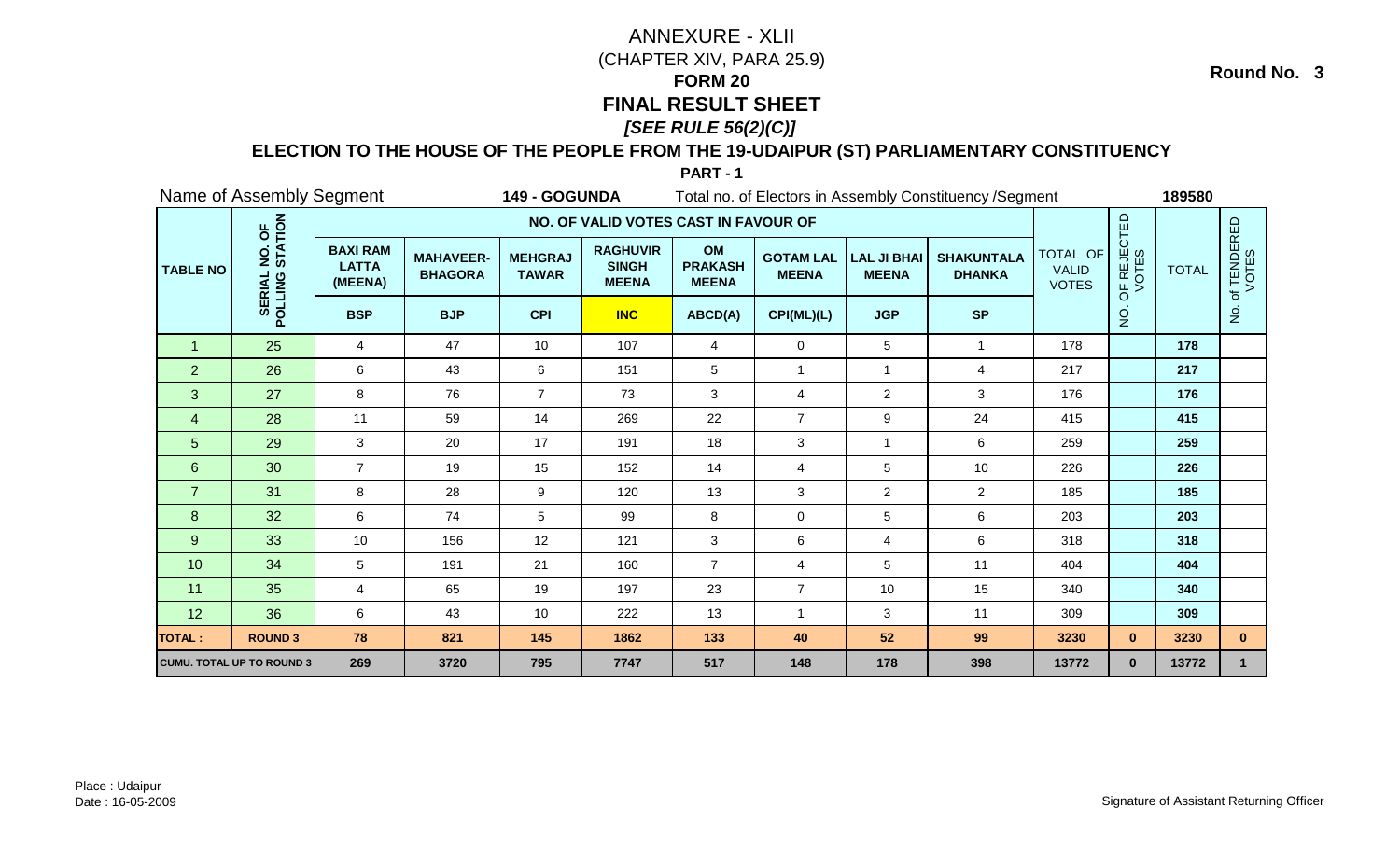### **ELECTION TO THE HOUSE OF THE PEOPLE FROM THE 19-UDAIPUR (ST) PARLIAMENTARY CONSTITUENCY**

**PART - 1**

|                 | Name of Assembly Segment  |                                            |                                    | 149 - GOGUNDA                  |                                                 |                                      |                                  |                                    | Total no. of Electors in Assembly Constituency / Segment |                                          |                      | 189580       |                          |
|-----------------|---------------------------|--------------------------------------------|------------------------------------|--------------------------------|-------------------------------------------------|--------------------------------------|----------------------------------|------------------------------------|----------------------------------------------------------|------------------------------------------|----------------------|--------------|--------------------------|
|                 |                           |                                            |                                    |                                | NO. OF VALID VOTES CAST IN FAVOUR OF            |                                      |                                  |                                    |                                                          |                                          |                      |              |                          |
| <b>TABLE NO</b> | NO. OF<br>STATION         | <b>BAXI RAM</b><br><b>LATTA</b><br>(MEENA) | <b>MAHAVEER-</b><br><b>BHAGORA</b> | <b>MEHGRAJ</b><br><b>TAWAR</b> | <b>RAGHUVIR</b><br><b>SINGH</b><br><b>MEENA</b> | OM<br><b>PRAKASH</b><br><b>MEENA</b> | <b>GOTAM LAL</b><br><b>MEENA</b> | <b>LAL JI BHAI</b><br><b>MEENA</b> | <b>SHAKUNTALA</b><br><b>DHANKA</b>                       | TOTAL OF<br><b>VALID</b><br><b>VOTES</b> | OF REJECTED<br>VOTES | <b>TOTAL</b> | f TENDERED<br>VOTES<br>đ |
|                 | <b>SERIAL</b><br>POLLING  | <b>BSP</b>                                 | <b>BJP</b>                         | <b>CPI</b>                     | <b>INC</b>                                      | ABCD(A)                              | CPI(ML)(L)                       | <b>JGP</b>                         | <b>SP</b>                                                |                                          | $\overline{5}$       |              | $\frac{5}{2}$            |
| $\overline{1}$  | 37                        | $\overline{7}$                             | 52                                 | 4                              | 357                                             | 14                                   | 5                                | $\overline{4}$                     | 10                                                       | 453                                      |                      | 453          |                          |
| $\overline{2}$  | 38                        | 14                                         | 201                                | 11                             | 146                                             | $\overline{7}$                       | $\overline{2}$                   | $\overline{4}$                     | $\overline{1}$                                           | 386                                      |                      | 386          |                          |
| 3               | 39                        | 8                                          | 156                                | 19                             | 271                                             | 12                                   | 4                                | 3                                  | 11                                                       | 484                                      |                      | 484          |                          |
| 4               | 40                        | 10                                         | 142                                | 26                             | 345                                             | 38                                   | 3                                | 12                                 | 19                                                       | 595                                      |                      | 595          |                          |
| 5               | 41                        | $\overline{7}$                             | 103                                | 14                             | 285                                             | 11                                   | $\overline{7}$                   | -1                                 | 11                                                       | 439                                      |                      | 439          |                          |
| $6\phantom{1}$  | 42                        | 15                                         | 171                                | 10                             | 187                                             | $\,8\,$                              | 4                                | 11                                 | 8                                                        | 414                                      |                      | 414          |                          |
| $\overline{7}$  | 43                        | 8                                          | 87                                 | 8                              | 226                                             | 8                                    | 4                                | $\mathbf 0$                        | $\overline{2}$                                           | 343                                      |                      | 343          |                          |
| 8               | 44                        | $\overline{2}$                             | 52                                 | 15                             | 161                                             | 15                                   | $\overline{2}$                   | 5                                  | 6                                                        | 258                                      |                      | 258          |                          |
| $9\,$           | 45                        | $\overline{2}$                             | 103                                | 20                             | 247                                             | 23                                   | 8                                | 3                                  | 16                                                       | 422                                      |                      | 422          |                          |
| 10              | 46                        | $\overline{4}$                             | 101                                | 9                              | 169                                             | 12                                   | $\,6\,$                          | $\overline{7}$                     | 16                                                       | 324                                      |                      | 324          |                          |
| 11              | 47                        | 17                                         | 204                                | 13                             | 237                                             | 15                                   | 8                                | 5                                  | 22                                                       | 521                                      |                      | 521          |                          |
| 12              | 48                        | 8                                          | 15                                 | 11                             | 283                                             | 18                                   | $\overline{2}$                   | 3                                  | 10                                                       | 350                                      |                      | 350          |                          |
| <b>TOTAL:</b>   | <b>ROUND 4</b>            | $102$                                      | 1387                               | 160                            | 2914                                            | 181                                  | 55                               | 58                                 | 132                                                      | 4989                                     | $\mathbf{0}$         | 4989         | $\mathbf{0}$             |
|                 | CUMU. TOTAL UP TO ROUND 4 | 371                                        | 5107                               | 955                            | 10661                                           | 698                                  | 203                              | 236                                | 530                                                      | 18761                                    | $\mathbf{0}$         | 18761        | $\mathbf{1}$             |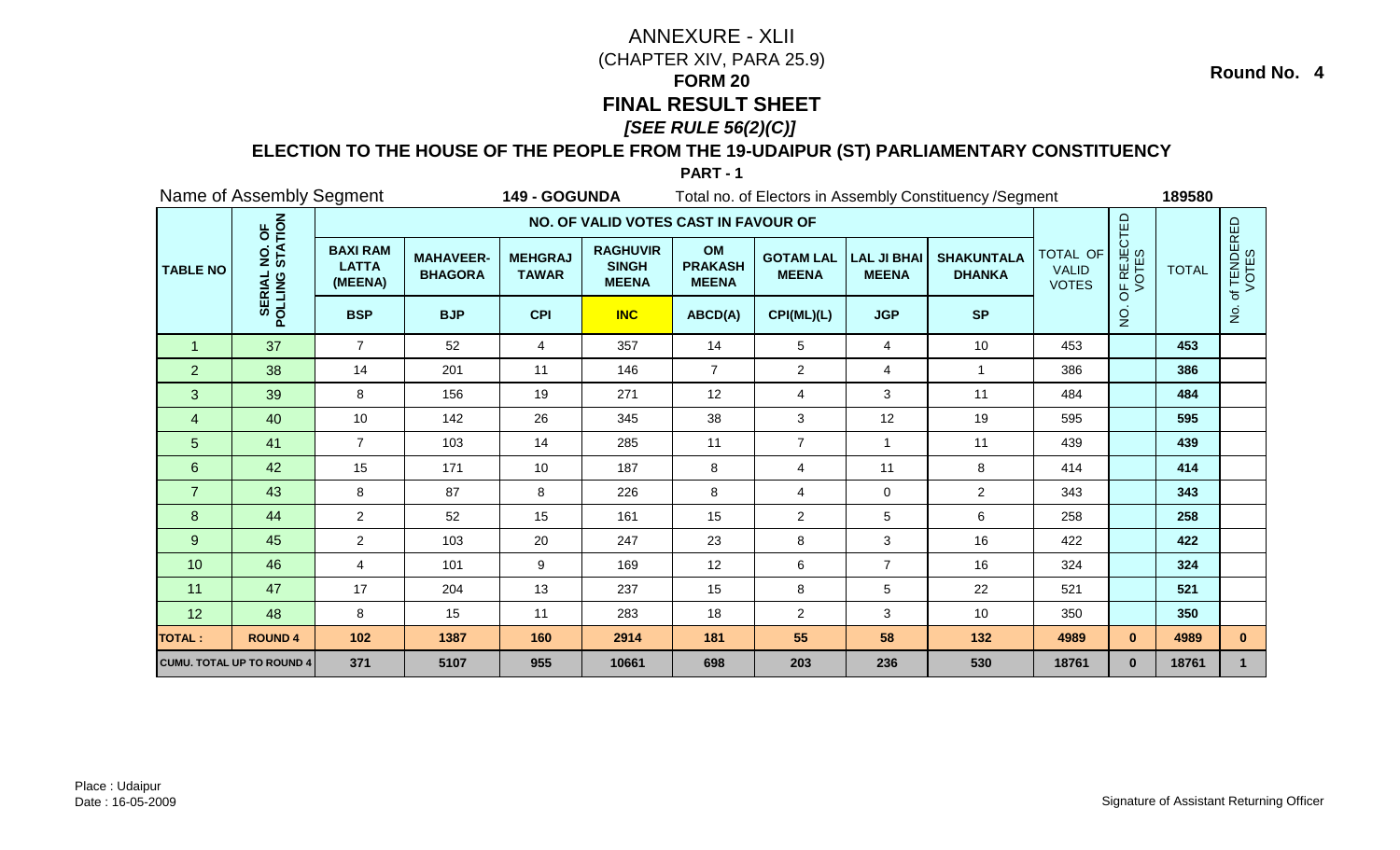### **ELECTION TO THE HOUSE OF THE PEOPLE FROM THE 19-UDAIPUR (ST) PARLIAMENTARY CONSTITUENCY**

**PART - 1**

|                 | Name of Assembly Segment         |                                            |                                    | 149 - GOGUNDA                  |                                                 |                                      |                                  |                                    | Total no. of Electors in Assembly Constituency / Segment |                                          |                      | 189580       |                          |
|-----------------|----------------------------------|--------------------------------------------|------------------------------------|--------------------------------|-------------------------------------------------|--------------------------------------|----------------------------------|------------------------------------|----------------------------------------------------------|------------------------------------------|----------------------|--------------|--------------------------|
|                 |                                  |                                            |                                    |                                | NO. OF VALID VOTES CAST IN FAVOUR OF            |                                      |                                  |                                    |                                                          |                                          |                      |              |                          |
| <b>TABLE NO</b> | NO. OF<br>STATION                | <b>BAXI RAM</b><br><b>LATTA</b><br>(MEENA) | <b>MAHAVEER-</b><br><b>BHAGORA</b> | <b>MEHGRAJ</b><br><b>TAWAR</b> | <b>RAGHUVIR</b><br><b>SINGH</b><br><b>MEENA</b> | OM<br><b>PRAKASH</b><br><b>MEENA</b> | <b>GOTAM LAL</b><br><b>MEENA</b> | <b>LAL JI BHAI</b><br><b>MEENA</b> | <b>SHAKUNTALA</b><br><b>DHANKA</b>                       | TOTAL OF<br><b>VALID</b><br><b>VOTES</b> | OF REJECTED<br>VOTES | <b>TOTAL</b> | f TENDERED<br>VOTES<br>đ |
|                 | POLLING                          | <b>BSP</b>                                 | <b>BJP</b>                         | <b>CPI</b>                     | <b>INC</b>                                      | ABCD(A)                              | CPI(ML)(L)                       | <b>JGP</b>                         | <b>SP</b>                                                |                                          | $\overline{5}$       |              | $\frac{1}{2}$            |
| $\overline{1}$  | 49                               | 3                                          | 23                                 | 5                              | 327                                             | 15                                   | 9                                | 0                                  | 5                                                        | 387                                      |                      | 387          |                          |
| $\overline{2}$  | 50                               | 15                                         | 257                                | 25                             | 340                                             | 13                                   | 3                                | 6                                  | 12                                                       | 671                                      |                      | 671          |                          |
| 3               | 51                               | 6                                          | 170                                | 15                             | 129                                             | 5                                    | 0                                | $\overline{2}$                     | 6                                                        | 333                                      |                      | 333          |                          |
| $\overline{4}$  | 52                               | $\,6\,$                                    | 75                                 | 15                             | 235                                             | 15                                   | 3                                | $\overline{a}$                     | 10                                                       | 361                                      |                      | 361          |                          |
| $\overline{5}$  | 53                               | $\overline{7}$                             | 49                                 | 12                             | 239                                             | 17                                   | $\overline{c}$                   | $\overline{2}$                     | 9                                                        | 337                                      |                      | 337          |                          |
| $6\phantom{1}$  | 54                               | 10                                         | 92                                 | 14                             | 445                                             | 15                                   | $\overline{7}$                   | 9                                  | 20                                                       | 612                                      |                      | 612          |                          |
| $\overline{7}$  | 55                               | 4                                          | 159                                | 24                             | 157                                             | 23                                   | $\overline{2}$                   | $\overline{2}$                     | 5                                                        | 376                                      |                      | 376          |                          |
| 8               | 56                               | 16                                         | 179                                | 21                             | 278                                             | 19                                   | $\overline{7}$                   | 9                                  | 14                                                       | 543                                      |                      | 543          |                          |
| 9               | 57                               | $\,6\,$                                    | 108                                | 18                             | 221                                             | 17                                   | $\overline{\mathbf{4}}$          | 5                                  | 11                                                       | 390                                      |                      | 390          |                          |
| 10              | 58                               | $\boldsymbol{9}$                           | 110                                | 12                             | 126                                             | 9                                    | 3                                | 6                                  | $5\phantom{.0}$                                          | 280                                      |                      | 280          |                          |
| 11              | 59                               | $\,6\,$                                    | 78                                 | 6                              | 74                                              | 5                                    | 0                                | $\mathbf 1$                        | 6                                                        | 176                                      |                      | 176          |                          |
| 12              | 60                               | 10                                         | 201                                | 24                             | 192                                             | 16                                   | 5                                | $\overline{a}$                     | 8                                                        | 458                                      |                      | 458          |                          |
| <b>TOTAL:</b>   | <b>ROUND 5</b>                   | 98                                         | 1501                               | 191                            | 2763                                            | 169                                  | 45                               | 46                                 | 111                                                      | 4924                                     | $\mathbf{0}$         | 4924         | $\mathbf{0}$             |
|                 | <b>CUMU. TOTAL UP TO ROUND 5</b> | 469                                        | 6608                               | 1146                           | 13424                                           | 867                                  | 248                              | 282                                | 641                                                      | 23685                                    | $\mathbf{0}$         | 23685        | $\mathbf{1}$             |

Place : UdaipurDate : 16-05-2009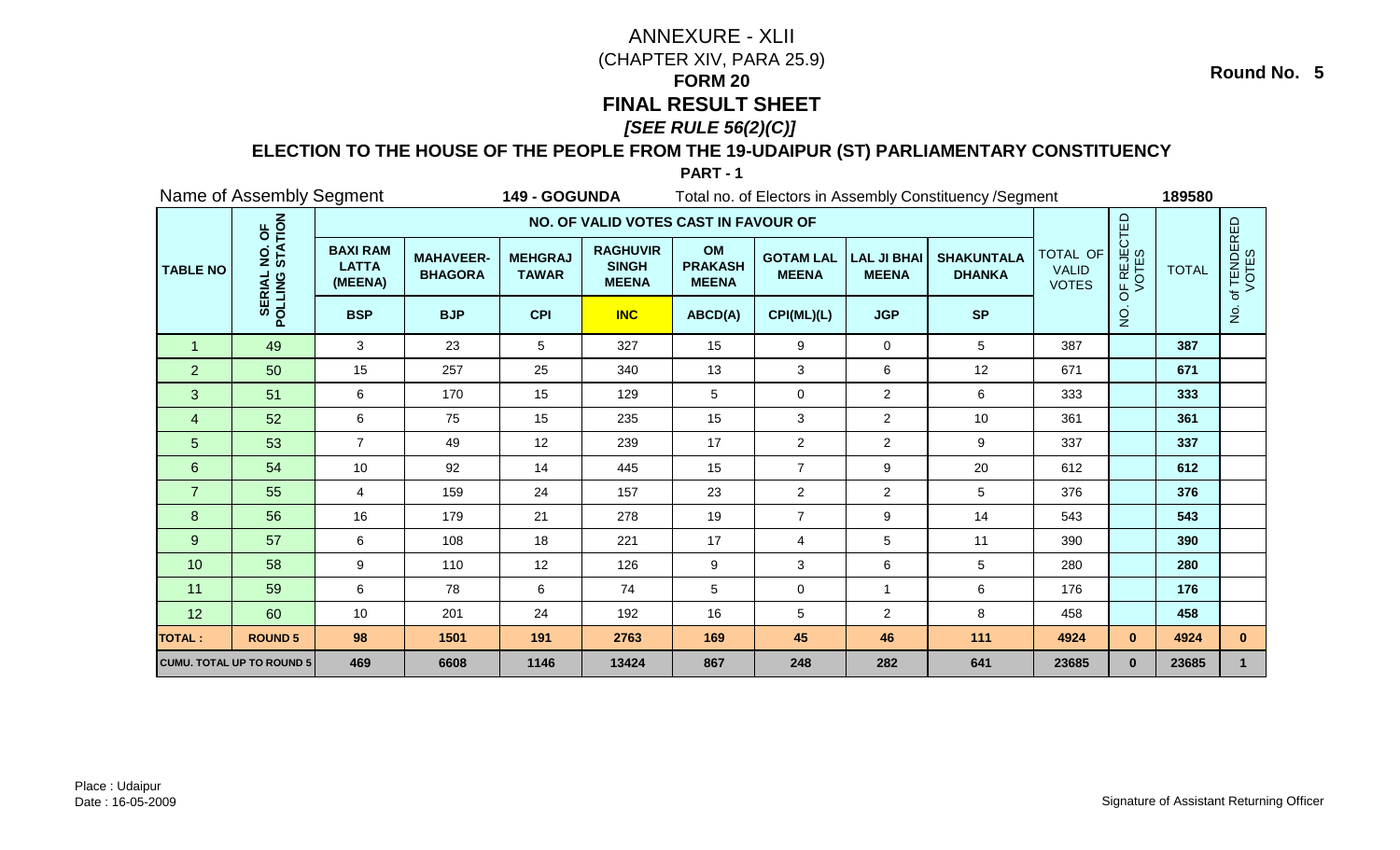### **ELECTION TO THE HOUSE OF THE PEOPLE FROM THE 19-UDAIPUR (ST) PARLIAMENTARY CONSTITUENCY**

**PART - 1**

|                 | Name of Assembly Segment         |                                            |                                    | 149 - GOGUNDA                  |                                                 |                                      |                                  |                                    | Total no. of Electors in Assembly Constituency / Segment |                                          |                      | 189580       |                      |
|-----------------|----------------------------------|--------------------------------------------|------------------------------------|--------------------------------|-------------------------------------------------|--------------------------------------|----------------------------------|------------------------------------|----------------------------------------------------------|------------------------------------------|----------------------|--------------|----------------------|
|                 |                                  |                                            |                                    |                                | NO. OF VALID VOTES CAST IN FAVOUR OF            |                                      |                                  |                                    |                                                          |                                          |                      |              |                      |
| <b>TABLE NO</b> | NO. OF<br>STATION                | <b>BAXI RAM</b><br><b>LATTA</b><br>(MEENA) | <b>MAHAVEER-</b><br><b>BHAGORA</b> | <b>MEHGRAJ</b><br><b>TAWAR</b> | <b>RAGHUVIR</b><br><b>SINGH</b><br><b>MEENA</b> | OM<br><b>PRAKASH</b><br><b>MEENA</b> | <b>GOTAM LAL</b><br><b>MEENA</b> | <b>LAL JI BHAI</b><br><b>MEENA</b> | <b>SHAKUNTALA</b><br><b>DHANKA</b>                       | TOTAL OF<br><b>VALID</b><br><b>VOTES</b> | OF REJECTED<br>VOTES | <b>TOTAL</b> | of TENDERED<br>VOTES |
|                 | <b>SERIAL</b><br>POLLING         | <b>BSP</b>                                 | <b>BJP</b>                         | <b>CPI</b>                     | <b>INC</b>                                      | ABCD(A)                              | CPI(ML)(L)                       | <b>JGP</b>                         | <b>SP</b>                                                |                                          | $\overline{5}$       |              | $\frac{1}{2}$        |
| $\overline{1}$  | 61                               | $\overline{7}$                             | 114                                | 8                              | 290                                             | 22                                   | $\overline{2}$                   | 6                                  | 10                                                       | 459                                      |                      | 459          |                      |
| $\overline{2}$  | 62                               | 3                                          | 107                                | 9                              | 115                                             | $\overline{2}$                       | 1                                | 6                                  | $5\phantom{.0}$                                          | 248                                      |                      | 248          |                      |
| 3               | 63                               | 8                                          | 111                                | 13                             | 258                                             | 14                                   | 3                                | 3                                  | $\overline{7}$                                           | 417                                      |                      | 417          |                      |
| 4               | 64                               | 8                                          | 98                                 | 12                             | 200                                             | 6                                    | 1                                | 3                                  | 5                                                        | 333                                      |                      | 333          |                      |
| 5               | 65                               | $\overline{7}$                             | 75                                 | 9                              | 85                                              | 5                                    | 4                                | 3                                  | 9                                                        | 197                                      |                      | 197          |                      |
| 6               | 66                               | 10                                         | 113                                | 5                              | 204                                             | 8                                    | 4                                | 6                                  | 6                                                        | 356                                      |                      | 356          |                      |
| $\overline{7}$  | 67                               | $\mathbf 0$                                | 40                                 | $\overline{2}$                 | 116                                             | $\overline{2}$                       | $\overline{2}$                   | 4                                  | $\overline{4}$                                           | 170                                      |                      | 170          |                      |
| 8               | 68                               | 9                                          | 35                                 | 4                              | 189                                             | $\,6\,$                              | $\overline{1}$                   | 3                                  | $\overline{2}$                                           | 249                                      |                      | 249          |                      |
| $\overline{9}$  | 69                               | $\overline{2}$                             | 46                                 | $\overline{2}$                 | 181                                             | $\overline{7}$                       | $\overline{c}$                   | $\mathbf{1}$                       | $\overline{1}$                                           | 242                                      |                      | 242          |                      |
| 10              | 70                               | 3                                          | 25                                 | 5                              | 149                                             | 18                                   | 5                                | 3                                  | $\overline{2}$                                           | 210                                      |                      | 210          |                      |
| 11              | 71                               | 4                                          | 10                                 | $\overline{2}$                 | 180                                             | 17                                   | $\overline{2}$                   | 5                                  | 6                                                        | 226                                      |                      | 226          |                      |
| 12              | 72                               | 11                                         | 187                                | 25                             | 248                                             | 13                                   | 4                                | 6                                  | 11                                                       | 505                                      |                      | 505          |                      |
| <b>TOTAL:</b>   | <b>ROUND 6</b>                   | 72                                         | 961                                | 96                             | 2215                                            | 120                                  | 31                               | 49                                 | 68                                                       | 3612                                     | $\mathbf{0}$         | 3612         | $\mathbf{0}$         |
|                 | <b>CUMU. TOTAL UP TO ROUND 6</b> | 541                                        | 7569                               | 1242                           | 15639                                           | 987                                  | 279                              | 331                                | 709                                                      | 27297                                    | $\mathbf{0}$         | 27297        | $\mathbf{1}$         |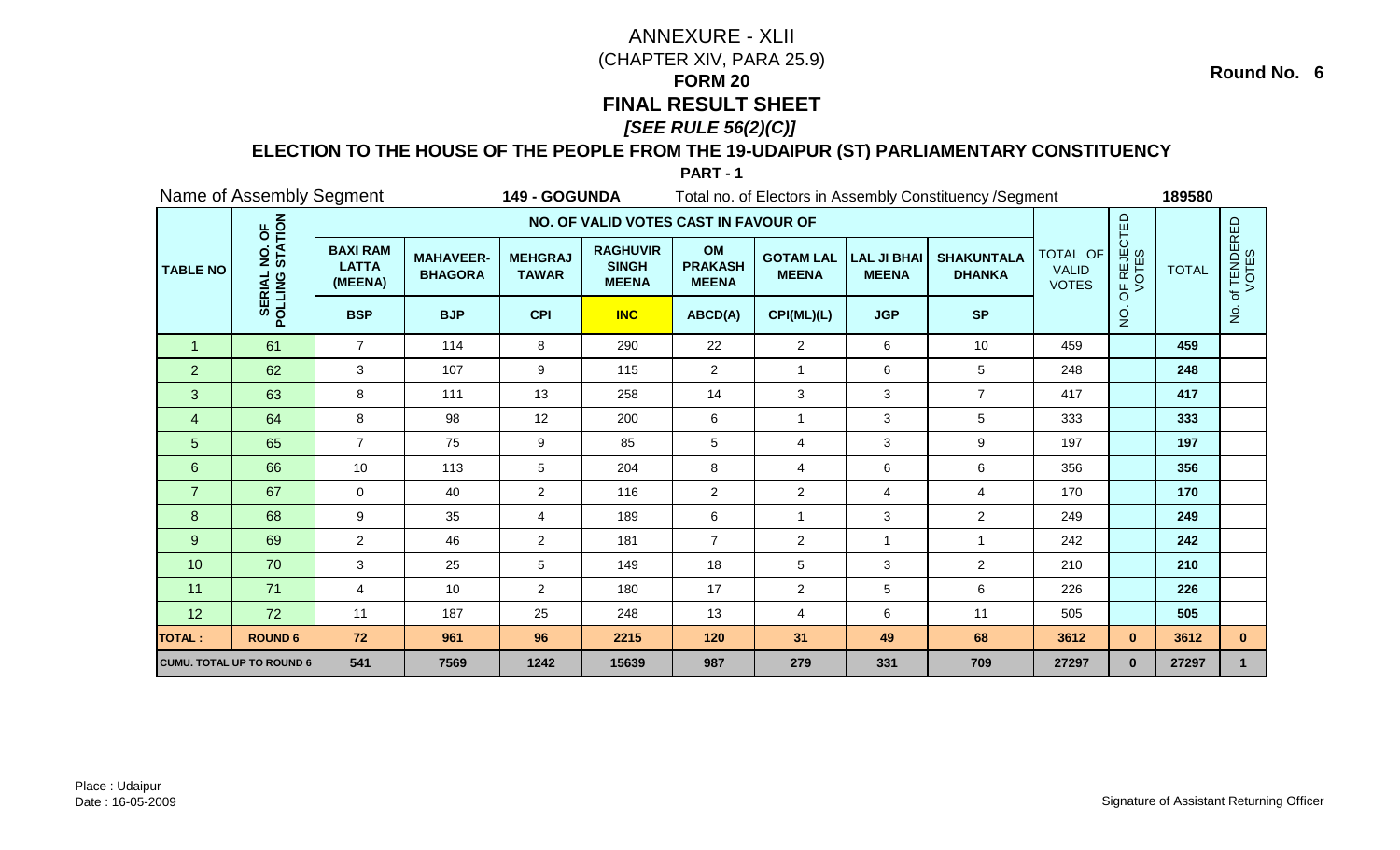### **ELECTION TO THE HOUSE OF THE PEOPLE FROM THE 19-UDAIPUR (ST) PARLIAMENTARY CONSTITUENCY**

**PART - 1**

|                 | Name of Assembly Segment  |                                            |                                    | 149 - GOGUNDA                  |                                                 |                                      |                                  |                                    | Total no. of Electors in Assembly Constituency / Segment |                                          |                      | 189580       |                      |
|-----------------|---------------------------|--------------------------------------------|------------------------------------|--------------------------------|-------------------------------------------------|--------------------------------------|----------------------------------|------------------------------------|----------------------------------------------------------|------------------------------------------|----------------------|--------------|----------------------|
|                 |                           |                                            |                                    |                                | NO. OF VALID VOTES CAST IN FAVOUR OF            |                                      |                                  |                                    |                                                          |                                          |                      |              |                      |
| <b>TABLE NO</b> | NO. OF<br>STATION         | <b>BAXI RAM</b><br><b>LATTA</b><br>(MEENA) | <b>MAHAVEER-</b><br><b>BHAGORA</b> | <b>MEHGRAJ</b><br><b>TAWAR</b> | <b>RAGHUVIR</b><br><b>SINGH</b><br><b>MEENA</b> | OM<br><b>PRAKASH</b><br><b>MEENA</b> | <b>GOTAM LAL</b><br><b>MEENA</b> | <b>LAL JI BHAI</b><br><b>MEENA</b> | <b>SHAKUNTALA</b><br><b>DHANKA</b>                       | TOTAL OF<br><b>VALID</b><br><b>VOTES</b> | OF REJECTED<br>VOTES | <b>TOTAL</b> | of TENDERED<br>VOTES |
|                 | <b>SERIAL</b><br>POLLING  | <b>BSP</b>                                 | <b>BJP</b>                         | <b>CPI</b>                     | <b>INC</b>                                      | ABCD(A)                              | CPI(ML)(L)                       | <b>JGP</b>                         | <b>SP</b>                                                |                                          | $\dot{\mathsf{S}}$   |              | $\frac{5}{2}$        |
| $\overline{1}$  | 73                        | $\overline{7}$                             | 46                                 | 37                             | 241                                             | 8                                    | $\overline{4}$                   | $\overline{2}$                     | 8                                                        | 353                                      |                      | 353          |                      |
| $\overline{2}$  | 74                        | 4                                          | 40                                 | 8                              | 200                                             | 11                                   | $\overline{c}$                   | 3                                  | 3                                                        | 271                                      |                      | 271          |                      |
| 3               | 75                        | 9                                          | 117                                | 25                             | 230                                             | 30                                   | 6                                | $\boldsymbol{9}$                   | $\overline{7}$                                           | 433                                      |                      | 433          |                      |
| 4               | 76                        | $\overline{4}$                             | 212                                | 5                              | 182                                             | 11                                   | 4                                | 4                                  | $\overline{4}$                                           | 426                                      |                      | 426          |                      |
| 5               | 77                        | 16                                         | 165                                | 12                             | 180                                             | 10                                   | 3                                | $\overline{7}$                     | 13                                                       | 406                                      |                      | 406          |                      |
| $6\phantom{1}$  | 78                        | $\overline{2}$                             | 17                                 | $\overline{2}$                 | 142                                             | $\overline{4}$                       | $\overline{2}$                   | $\mathbf 0$                        | 3                                                        | 172                                      |                      | 172          |                      |
| $\overline{7}$  | 79                        | $\overline{4}$                             | 21                                 | 9                              | 143                                             | 12                                   | 4                                | $\overline{7}$                     | 13                                                       | 213                                      |                      | 213          |                      |
| 8               | 80                        | 3                                          | 116                                | 19                             | 126                                             | 10                                   | $\overline{1}$                   | $\overline{a}$                     | 10                                                       | 287                                      |                      | 287          |                      |
| 9               | 81                        | 5                                          | 119                                | 15                             | 148                                             | $\,6\,$                              | 4                                | 6                                  | $\overline{4}$                                           | 307                                      |                      | 307          |                      |
| 10              | 82                        | 10                                         | 158                                | 11                             | 81                                              | $\overline{4}$                       | 0                                | $\overline{2}$                     | 6                                                        | 272                                      |                      | 272          |                      |
| 11              | 83                        | 11                                         | 312                                | 30                             | 216                                             | 12                                   | 5                                | 4                                  | 12                                                       | 602                                      |                      | 602          |                      |
| 12              | 84                        | 5                                          | 16                                 | 9                              | 257                                             | 10                                   | 0                                | -1                                 | 8                                                        | 306                                      |                      | 306          |                      |
| <b>TOTAL:</b>   | <b>ROUND7</b>             | 80                                         | 1339                               | 182                            | 2146                                            | 128                                  | 35                               | 47                                 | 91                                                       | 4048                                     | $\mathbf{0}$         | 4048         | $\mathbf{0}$         |
|                 | CUMU. TOTAL UP TO ROUND 7 | 621                                        | 8908                               | 1424                           | 17785                                           | 1115                                 | 314                              | 378                                | 800                                                      | 31345                                    | $\mathbf{0}$         | 31345        |                      |

Place : UdaipurDate : 16-05-2009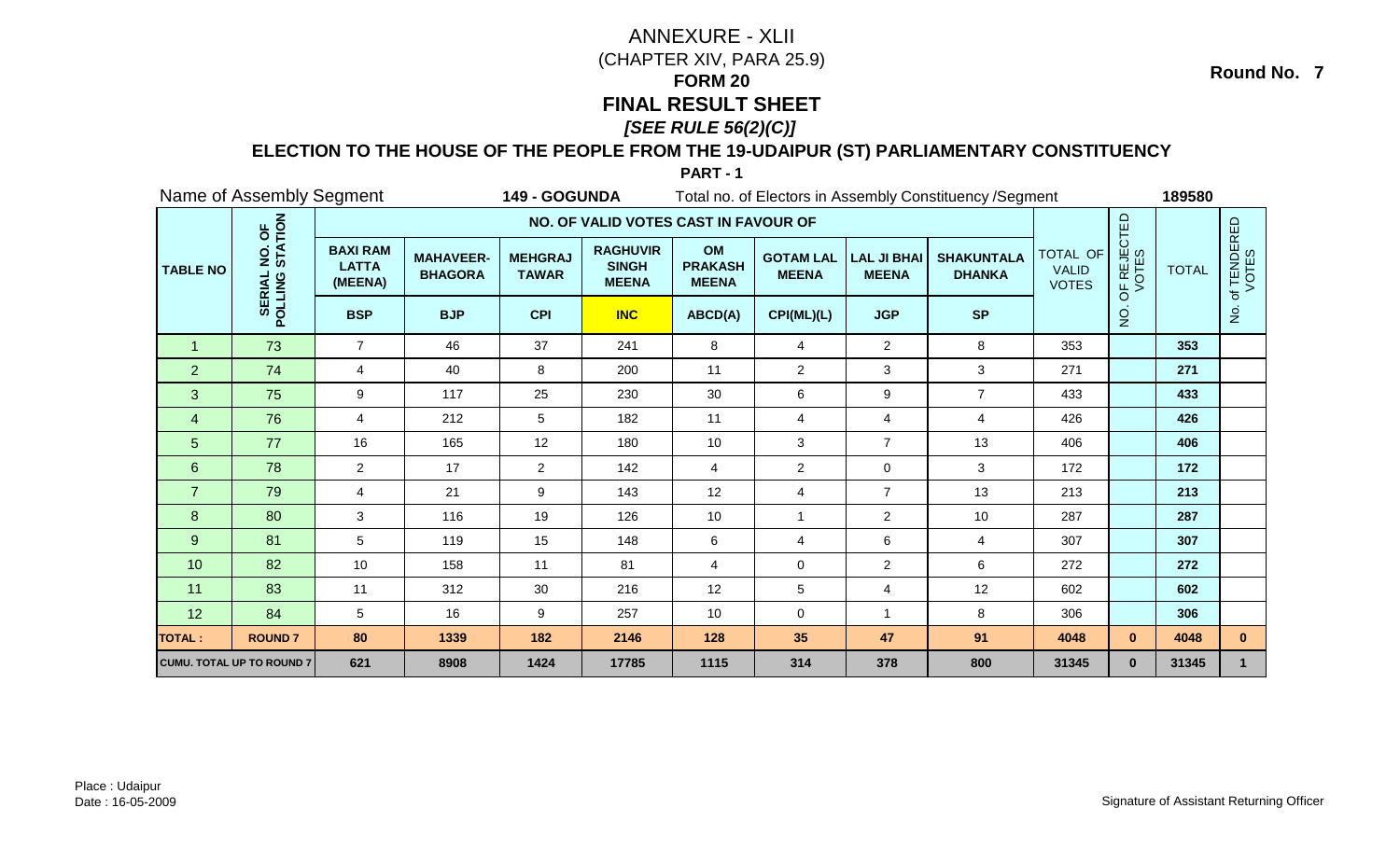### **ELECTION TO THE HOUSE OF THE PEOPLE FROM THE 19-UDAIPUR (ST) PARLIAMENTARY CONSTITUENCY**

**PART - 1**

|                 | Name of Assembly Segment         |                                            |                                    | 149 - GOGUNDA                  |                                                 |                                      |                                  |                                    | Total no. of Electors in Assembly Constituency / Segment |                                          |                      | 189580       |                                 |
|-----------------|----------------------------------|--------------------------------------------|------------------------------------|--------------------------------|-------------------------------------------------|--------------------------------------|----------------------------------|------------------------------------|----------------------------------------------------------|------------------------------------------|----------------------|--------------|---------------------------------|
|                 |                                  |                                            |                                    |                                | NO. OF VALID VOTES CAST IN FAVOUR OF            |                                      |                                  |                                    |                                                          |                                          |                      |              |                                 |
| <b>TABLE NO</b> | NO. OF<br>STATION                | <b>BAXI RAM</b><br><b>LATTA</b><br>(MEENA) | <b>MAHAVEER-</b><br><b>BHAGORA</b> | <b>MEHGRAJ</b><br><b>TAWAR</b> | <b>RAGHUVIR</b><br><b>SINGH</b><br><b>MEENA</b> | OM<br><b>PRAKASH</b><br><b>MEENA</b> | <b>GOTAM LAL</b><br><b>MEENA</b> | <b>LAL JI BHAI</b><br><b>MEENA</b> | <b>SHAKUNTALA</b><br><b>DHANKA</b>                       | TOTAL OF<br><b>VALID</b><br><b>VOTES</b> | OF REJECTED<br>VOTES | <b>TOTAL</b> | <b>f TENDERED</b><br>VOTES<br>đ |
|                 | <b>SERIAL</b><br>POLLING         | <b>BSP</b>                                 | <b>BJP</b>                         | <b>CPI</b>                     | <b>INC</b>                                      | ABCD(A)                              | CPI(ML)(L)                       | <b>JGP</b>                         | <b>SP</b>                                                |                                          | $\dot{\mathsf{S}}$   |              | $\frac{1}{2}$                   |
| $\overline{1}$  | 85                               | 9                                          | 73                                 | 11                             | 265                                             | 23                                   | 3                                | $\overline{7}$                     | 15                                                       | 406                                      |                      | 406          |                                 |
| $\overline{2}$  | 86                               | 11                                         | 37                                 | 24                             | 344                                             | 18                                   | 4                                | 3                                  | 20                                                       | 461                                      |                      | 461          |                                 |
| 3               | 87                               | $\overline{7}$                             | 25                                 | 17                             | 437                                             | 29                                   | 4                                | $\overline{7}$                     | 8                                                        | 534                                      |                      | 534          |                                 |
| 4               | 88                               | $\overline{7}$                             | 131                                | 18                             | 171                                             | 17                                   | 10                               | 9                                  | 4                                                        | 367                                      |                      | 367          |                                 |
| 5               | 89                               | 16                                         | 137                                | 29                             | 175                                             | $\overline{2}$                       | 5                                | 4                                  | 10                                                       | 378                                      |                      | 378          |                                 |
| 6               | 90                               | 5                                          | 182                                | 17                             | 82                                              | 21                                   | $\overline{2}$                   | $\mathbf 0$                        | 9                                                        | 318                                      |                      | 318          |                                 |
| $\overline{7}$  | 91                               | 3                                          | 82                                 | 13                             | 263                                             | 12                                   | 4                                | $\mathbf{1}$                       | 6                                                        | 384                                      |                      | 384          |                                 |
| 8               | 92                               | 9                                          | 20                                 | 26                             | 407                                             | 17                                   | 4                                | 11                                 | 16                                                       | 510                                      |                      | 510          |                                 |
| $\overline{9}$  | 93                               | 5                                          | 45                                 | 22                             | 121                                             | 19                                   | $\overline{2}$                   | $\overline{2}$                     | 6                                                        | 222                                      |                      | 222          |                                 |
| 10              | 94                               | 14                                         | 191                                | 41                             | 220                                             | 18                                   | 4                                | 13                                 | 8                                                        | 509                                      |                      | 509          |                                 |
| 11              | 95                               | $\overline{7}$                             | 100                                | 13                             | 130                                             | 5                                    | 3                                | $\mathbf{1}$                       | $\overline{7}$                                           | 266                                      |                      | 266          |                                 |
| 12              | 96                               | 16                                         | 150                                | 23                             | 156                                             | 11                                   | 4                                | 9                                  | 14                                                       | 383                                      |                      | 383          |                                 |
| <b>TOTAL:</b>   | <b>ROUND 8</b>                   | 109                                        | 1173                               | 254                            | 2771                                            | 192                                  | 49                               | 67                                 | 123                                                      | 4738                                     | $\mathbf{0}$         | 4738         | $\mathbf{0}$                    |
|                 | <b>CUMU. TOTAL UP TO ROUND 8</b> | 730                                        | 10081                              | 1678                           | 20556                                           | 1307                                 | 363                              | 445                                | 923                                                      | 36083                                    | $\mathbf{0}$         | 36083        | $\mathbf{1}$                    |

Place : UdaipurDate : 16-05-2009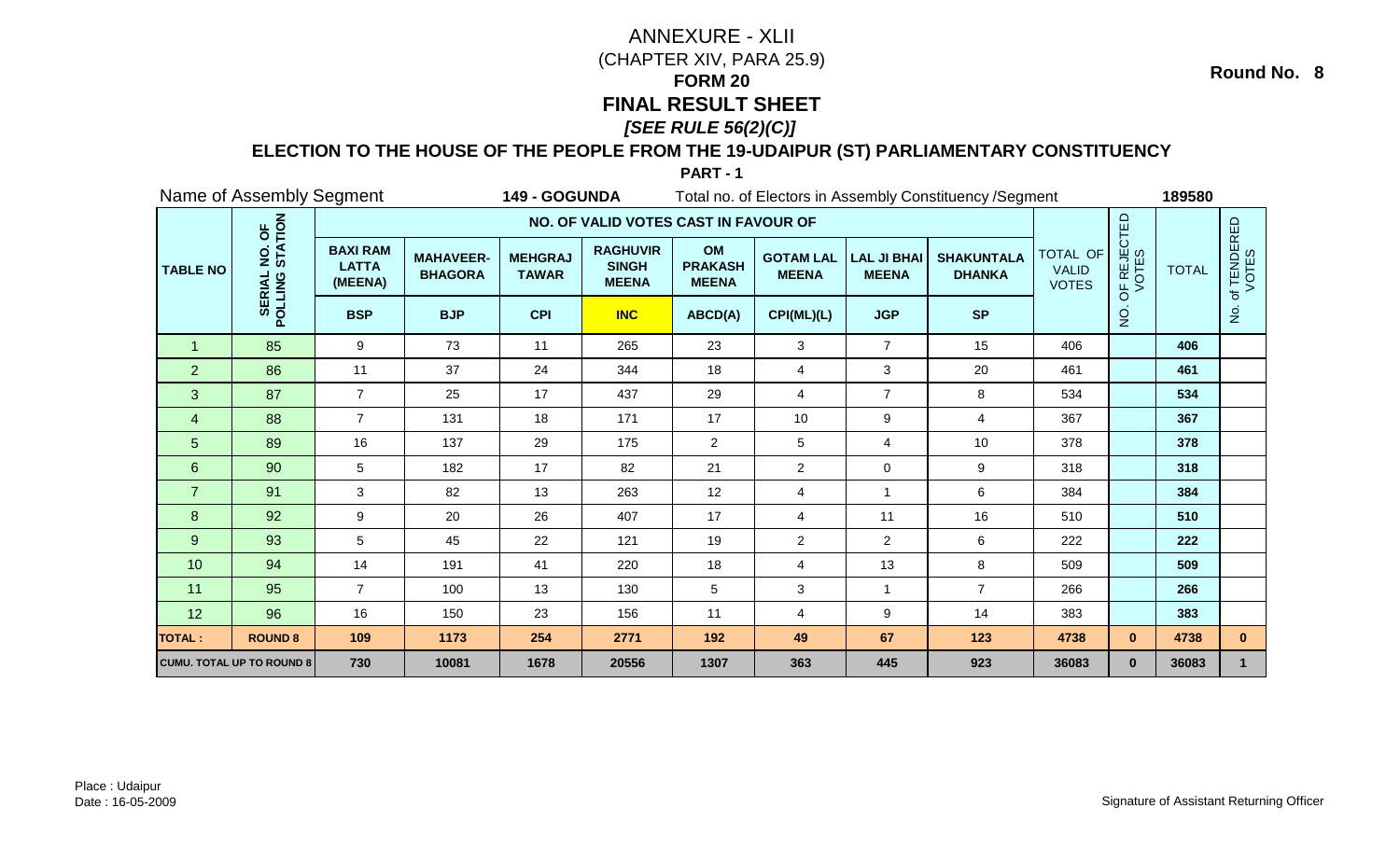### **ELECTION TO THE HOUSE OF THE PEOPLE FROM THE 19-UDAIPUR (ST) PARLIAMENTARY CONSTITUENCY**

**PART - 1**

|                  | Name of Assembly Segment         |                                            |                                    | 149 - GOGUNDA                  |                                                 |                                      |                                  |                                    | Total no. of Electors in Assembly Constituency / Segment |                                          |                      | 189580       |                          |
|------------------|----------------------------------|--------------------------------------------|------------------------------------|--------------------------------|-------------------------------------------------|--------------------------------------|----------------------------------|------------------------------------|----------------------------------------------------------|------------------------------------------|----------------------|--------------|--------------------------|
|                  |                                  |                                            |                                    |                                | NO. OF VALID VOTES CAST IN FAVOUR OF            |                                      |                                  |                                    |                                                          |                                          |                      |              |                          |
| <b>TABLE NO</b>  | NO. OF<br>STATION                | <b>BAXI RAM</b><br><b>LATTA</b><br>(MEENA) | <b>MAHAVEER-</b><br><b>BHAGORA</b> | <b>MEHGRAJ</b><br><b>TAWAR</b> | <b>RAGHUVIR</b><br><b>SINGH</b><br><b>MEENA</b> | OM<br><b>PRAKASH</b><br><b>MEENA</b> | <b>GOTAM LAL</b><br><b>MEENA</b> | <b>LAL JI BHAI</b><br><b>MEENA</b> | <b>SHAKUNTALA</b><br><b>DHANKA</b>                       | TOTAL OF<br><b>VALID</b><br><b>VOTES</b> | OF REJECTED<br>VOTES | <b>TOTAL</b> | f TENDERED<br>VOTES<br>đ |
|                  | <b>SERIAL</b><br>POLLING         | <b>BSP</b>                                 | <b>BJP</b>                         | <b>CPI</b>                     | <b>INC</b>                                      | <b>SP</b>                            |                                  | g                                  |                                                          | $\frac{1}{2}$                            |                      |              |                          |
| $\overline{1}$   | 97                               | 3                                          | 121                                | 10                             | 101                                             | 11                                   | $\overline{1}$                   | 4                                  | 5                                                        | 256                                      |                      | 256          |                          |
| $\overline{2}$   | 98                               | 3                                          | 51                                 | $\overline{7}$                 | 154                                             | $5\phantom{.0}$                      | 3                                | $\mathbf{1}$                       | $\overline{4}$                                           | 228                                      |                      | 228          |                          |
| 3                | 99                               | 5                                          | 71                                 | 3                              | 97                                              | 19                                   | 3                                | $\mathsf 0$                        | 4                                                        | 202                                      |                      | 202          |                          |
| 4                | 100                              | 10                                         | 230                                | 11                             | 389                                             | 14                                   | 5                                | $\overline{a}$                     | 6                                                        | 667                                      |                      | 667          |                          |
| 5                | 101                              | $\overline{4}$                             | 117                                | 24                             | 409                                             | 15                                   | 3                                | $\overline{2}$                     | 6                                                        | 580                                      |                      | 580          |                          |
| 6                | 102                              | 6                                          | 56                                 | 15                             | 129                                             | 9                                    | 3                                | 3                                  | 6                                                        | 227                                      |                      | 227          |                          |
| $\overline{7}$   | 103                              | 13                                         | 151                                | 21                             | 264                                             | 13                                   | 4                                | 13                                 | 25                                                       | 504                                      |                      | 504          |                          |
| $\boldsymbol{8}$ | 104                              | 14                                         | 130                                | 21                             | 268                                             | 15                                   | $\overline{2}$                   | 13                                 | 47                                                       | 510                                      |                      | 510          |                          |
| $\overline{9}$   | 105                              | 3                                          | 181                                | 24                             | 277                                             | $\overline{7}$                       | 3                                | $\overline{7}$                     | 13                                                       | 515                                      |                      | 515          |                          |
| 10               | 106                              | 12                                         | 170                                | 47                             | 278                                             | 18                                   | 9                                | 3                                  | 10                                                       | 547                                      |                      | 547          |                          |
| 11               | 107                              | 17                                         | 38                                 | 10                             | 339                                             | 37                                   | $\overline{7}$                   | $\overline{4}$                     | $\overline{4}$                                           | 456                                      |                      | 456          |                          |
| 12               | 108                              | 6                                          | 51                                 | 5                              | 101                                             | 10                                   | $\overline{2}$                   | 8                                  | $\overline{2}$                                           | 185                                      |                      | 185          |                          |
| <b>TOTAL:</b>    | <b>ROUND 9</b>                   | 96                                         | 1367                               | 198                            | 2806                                            | 173                                  | 45                               | 60                                 | 132                                                      | 4877                                     | $\mathbf{0}$         | 4877         | $\mathbf{0}$             |
|                  | <b>CUMU. TOTAL UP TO ROUND 9</b> | 826                                        | 11448                              | 1876                           | 23362                                           | 1480                                 | 408                              | 505                                | 1055                                                     | 40960                                    | $\mathbf{0}$         | 40960        |                          |

Place : UdaipurDate : 16-05-2009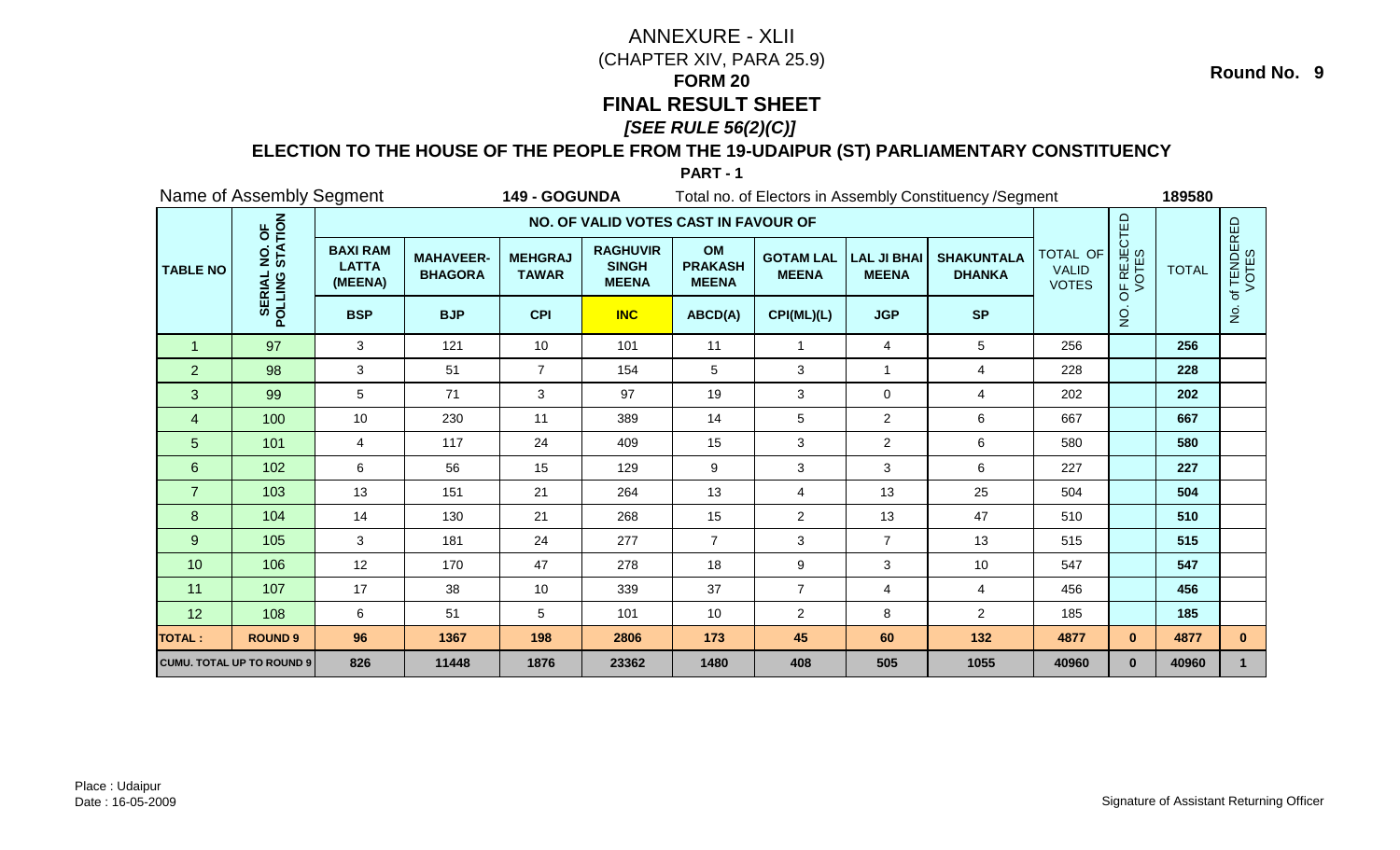### **ELECTION TO THE HOUSE OF THE PEOPLE FROM THE 19-UDAIPUR (ST) PARLIAMENTARY CONSTITUENCY**

**PART - 1**

|                      | Name of Assembly Segment             |                                            |                                    | 149 - GOGUNDA                  |                                                 |                                      |                                  |                                    | Total no. of Electors in Assembly Constituency / Segment |                                          |                      | 189580       |                          |
|----------------------|--------------------------------------|--------------------------------------------|------------------------------------|--------------------------------|-------------------------------------------------|--------------------------------------|----------------------------------|------------------------------------|----------------------------------------------------------|------------------------------------------|----------------------|--------------|--------------------------|
|                      |                                      |                                            |                                    |                                | NO. OF VALID VOTES CAST IN FAVOUR OF            |                                      |                                  |                                    |                                                          |                                          |                      |              |                          |
| <b>TABLE NO</b>      | NO. OF<br>STATION                    | <b>BAXI RAM</b><br><b>LATTA</b><br>(MEENA) | <b>MAHAVEER-</b><br><b>BHAGORA</b> | <b>MEHGRAJ</b><br><b>TAWAR</b> | <b>RAGHUVIR</b><br><b>SINGH</b><br><b>MEENA</b> | OM<br><b>PRAKASH</b><br><b>MEENA</b> | <b>GOTAM LAL</b><br><b>MEENA</b> | <b>LAL JI BHAI</b><br><b>MEENA</b> | <b>SHAKUNTALA</b><br><b>DHANKA</b>                       | TOTAL OF<br><b>VALID</b><br><b>VOTES</b> | OF REJECTED<br>VOTES | <b>TOTAL</b> | f TENDERED<br>VOTES<br>đ |
|                      | <b>SERIAL</b><br>POLLING             | <b>BSP</b>                                 | <b>BJP</b>                         | <b>CPI</b>                     | <b>INC</b>                                      | ABCD(A)                              | CPI(ML)(L)                       | <b>JGP</b>                         | <b>SP</b>                                                |                                          | $\dot{Q}$            |              | $\frac{1}{2}$            |
| $\blacktriangleleft$ | 109                                  | 16                                         | 88                                 | 19                             | 176                                             | $\overline{7}$                       | 6                                | $\boldsymbol{9}$                   | 9                                                        | 330                                      |                      | 330          |                          |
| $\overline{2}$       | 110                                  | 4                                          | 187                                | 13                             | 67                                              | 8                                    | 3                                | 3                                  | $\overline{4}$                                           | 289                                      |                      | 289          |                          |
| 3                    | 111                                  | 5                                          | 101                                | 8                              | 90                                              | $\overline{7}$                       | 3                                | $\overline{7}$                     | 15                                                       | 236                                      |                      | 236          |                          |
| $\overline{4}$       | 112                                  | 8                                          | 96                                 | 13                             | 210                                             | 13                                   | $\overline{c}$                   | 6                                  | 3                                                        | 351                                      |                      | 351          |                          |
| 5                    | 113                                  | 9                                          | 123                                | 12                             | 243                                             | $\overline{4}$                       | 3                                | 3                                  | 9                                                        | 406                                      |                      | 406          |                          |
| 6                    | 114                                  | 9                                          | 123                                | 5                              | 280                                             | $\overline{7}$                       | $\overline{2}$                   | 3                                  | 3                                                        | 432                                      |                      | 432          |                          |
| $\overline{7}$       | 115                                  | 6                                          | 56                                 | 10                             | 373                                             | $\overline{7}$                       | 6                                | 5                                  | $\overline{7}$                                           | 470                                      |                      | 470          |                          |
| 8                    | 116                                  | 4                                          | 26                                 |                                | 116                                             | $\sqrt{5}$                           | 1                                | -1                                 | $\mathbf 0$                                              | 154                                      |                      | 154          |                          |
| 9                    | 117                                  | $\mathbf{1}$                               | 60                                 | 4                              | 50                                              | $\overline{4}$                       | 4                                | $\mathbf{1}$                       | $\overline{2}$                                           | 126                                      |                      | 126          |                          |
| 10                   | 118                                  | 5                                          | 82                                 | 33                             | 227                                             | 17                                   | $\overline{2}$                   | 6                                  | 5                                                        | 377                                      |                      | 377          |                          |
| 11                   | 119                                  | 9                                          | 121                                | 25                             | 239                                             | 8                                    | 6                                | $\overline{2}$                     | 6                                                        | 416                                      |                      | 416          |                          |
| 12                   | 120                                  | $\overline{4}$                             | 67                                 | 6                              | 326                                             | $\sqrt{5}$                           | $\overline{2}$                   | 4                                  | 5                                                        | 419                                      |                      | 419          |                          |
| <b>TOTAL:</b>        | <b>ROUND 10</b>                      | 80                                         | 1130                               | 149                            | 2397                                            | 92                                   | 40                               | 50                                 | 68                                                       | 4006                                     | $\mathbf{0}$         | 4006         | $\mathbf{0}$             |
|                      | <b>CUMU. TOTAL UP TO ROUND</b><br>10 | 906                                        | 12578                              | 2025                           | 25759                                           | 1572                                 | 448                              | 555                                | 1123                                                     | 44966                                    | $\mathbf{0}$         | 44966        | $\mathbf{1}$             |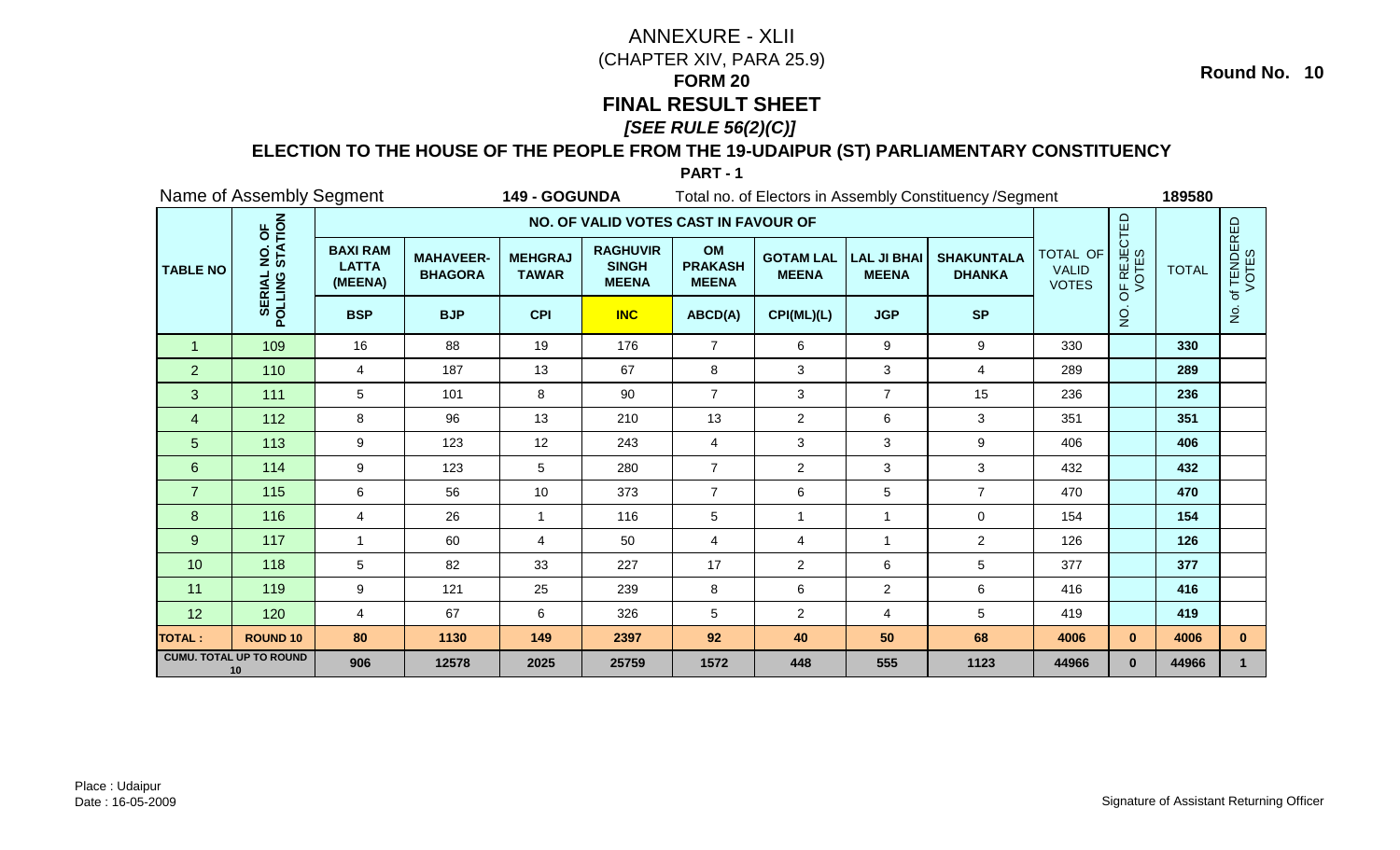### **ELECTION TO THE HOUSE OF THE PEOPLE FROM THE 19-UDAIPUR (ST) PARLIAMENTARY CONSTITUENCY**

**PART - 1**

|                      | Name of Assembly Segment             |                                            |                                    | 149 - GOGUNDA                  |                                                 |                                      |                                  |                                    | Total no. of Electors in Assembly Constituency / Segment |                                          |                      | 189580       |                      |
|----------------------|--------------------------------------|--------------------------------------------|------------------------------------|--------------------------------|-------------------------------------------------|--------------------------------------|----------------------------------|------------------------------------|----------------------------------------------------------|------------------------------------------|----------------------|--------------|----------------------|
|                      |                                      |                                            |                                    |                                | NO. OF VALID VOTES CAST IN FAVOUR OF            |                                      |                                  |                                    |                                                          |                                          |                      |              |                      |
| <b>TABLE NO</b>      | NO. OF<br>STATION                    | <b>BAXI RAM</b><br><b>LATTA</b><br>(MEENA) | <b>MAHAVEER-</b><br><b>BHAGORA</b> | <b>MEHGRAJ</b><br><b>TAWAR</b> | <b>RAGHUVIR</b><br><b>SINGH</b><br><b>MEENA</b> | OM<br><b>PRAKASH</b><br><b>MEENA</b> | <b>GOTAM LAL</b><br><b>MEENA</b> | <b>LAL JI BHAI</b><br><b>MEENA</b> | <b>SHAKUNTALA</b><br><b>DHANKA</b>                       | TOTAL OF<br><b>VALID</b><br><b>VOTES</b> | OF REJECTED<br>VOTES | <b>TOTAL</b> | of TENDERED<br>VOTES |
|                      | <b>SERIAL</b><br>POLLING             | <b>BSP</b>                                 | <b>BJP</b>                         | <b>CPI</b>                     | <b>INC</b>                                      | ABCD(A)                              | CPI(ML)(L)                       | <b>JGP</b>                         | <b>SP</b>                                                |                                          | $\dot{Q}$            |              | $\frac{1}{2}$        |
| $\blacktriangleleft$ | 121                                  | 8                                          | 150                                | 24                             | 313                                             | $\overline{7}$                       | $\mathbf 0$                      | 6                                  | 10                                                       | 518                                      |                      | 518          |                      |
| $\overline{2}$       | 122                                  | $\mathbf 0$                                | 46                                 | 12                             | 233                                             | 8                                    | 3                                | 1                                  | 5                                                        | 308                                      |                      | 308          |                      |
| 3                    | 123                                  | $\mathbf 0$                                | 38                                 | $\overline{7}$                 | 219                                             | $\overline{7}$                       | 4                                | $\overline{\mathbf{4}}$            | $\overline{1}$                                           | 280                                      |                      | 280          |                      |
| $\overline{4}$       | 124                                  | $\overline{7}$                             | 164                                | 21                             | 301                                             | 12                                   | $\overline{c}$                   | 3                                  | 8                                                        | 518                                      |                      | 518          |                      |
| 5                    | 125                                  | 13                                         | 118                                | 24                             | 309                                             | 18                                   | 4                                | 4                                  | 27                                                       | 517                                      |                      | 517          |                      |
| 6                    | 126                                  | $\overline{7}$                             | 48                                 | 21                             | 207                                             | 16                                   | 1                                | 4                                  | $\overline{2}$                                           | 306                                      |                      | 306          |                      |
| $\overline{7}$       | 127                                  | 14                                         | 180                                | 18                             | 114                                             | 9                                    | 4                                | 12                                 | 24                                                       | 375                                      |                      | 375          |                      |
| 8                    | 128                                  | 25                                         | 294                                | 44                             | 275                                             | 15                                   | $\overline{7}$                   | $\overline{4}$                     | 16                                                       | 680                                      |                      | 680          |                      |
| 9                    | 129                                  | 3                                          | 31                                 | 9                              | 195                                             | 21                                   | 3                                | 3                                  | 5                                                        | 270                                      |                      | 270          |                      |
| 10                   | 130                                  | 19                                         | 102                                | 17                             | 348                                             | 35                                   | 6                                | 17                                 | 37                                                       | 581                                      |                      | 581          |                      |
| 11                   | 131                                  | 21                                         | 289                                | 27                             | 241                                             | 20                                   | 5                                | 4                                  | 16                                                       | 623                                      |                      | 623          |                      |
| 12                   | 132                                  | $\mathbf{1}$                               | 45                                 | 6                              | 144                                             | 11                                   | $\overline{2}$                   | 6                                  | 5                                                        | 220                                      |                      | 220          |                      |
| <b>TOTAL:</b>        | <b>ROUND 11</b>                      | 118                                        | 1505                               | 230                            | 2899                                            | 179                                  | 41                               | 68                                 | 156                                                      | 5196                                     | $\mathbf{0}$         | 5196         | $\mathbf{0}$         |
|                      | <b>CUMU. TOTAL UP TO ROUND</b><br>11 | 1024                                       | 14083                              | 2255                           | 28658                                           | 1751                                 | 489                              | 623                                | 1279                                                     | 50162                                    | $\mathbf{0}$         | 50162        | $\mathbf{1}$         |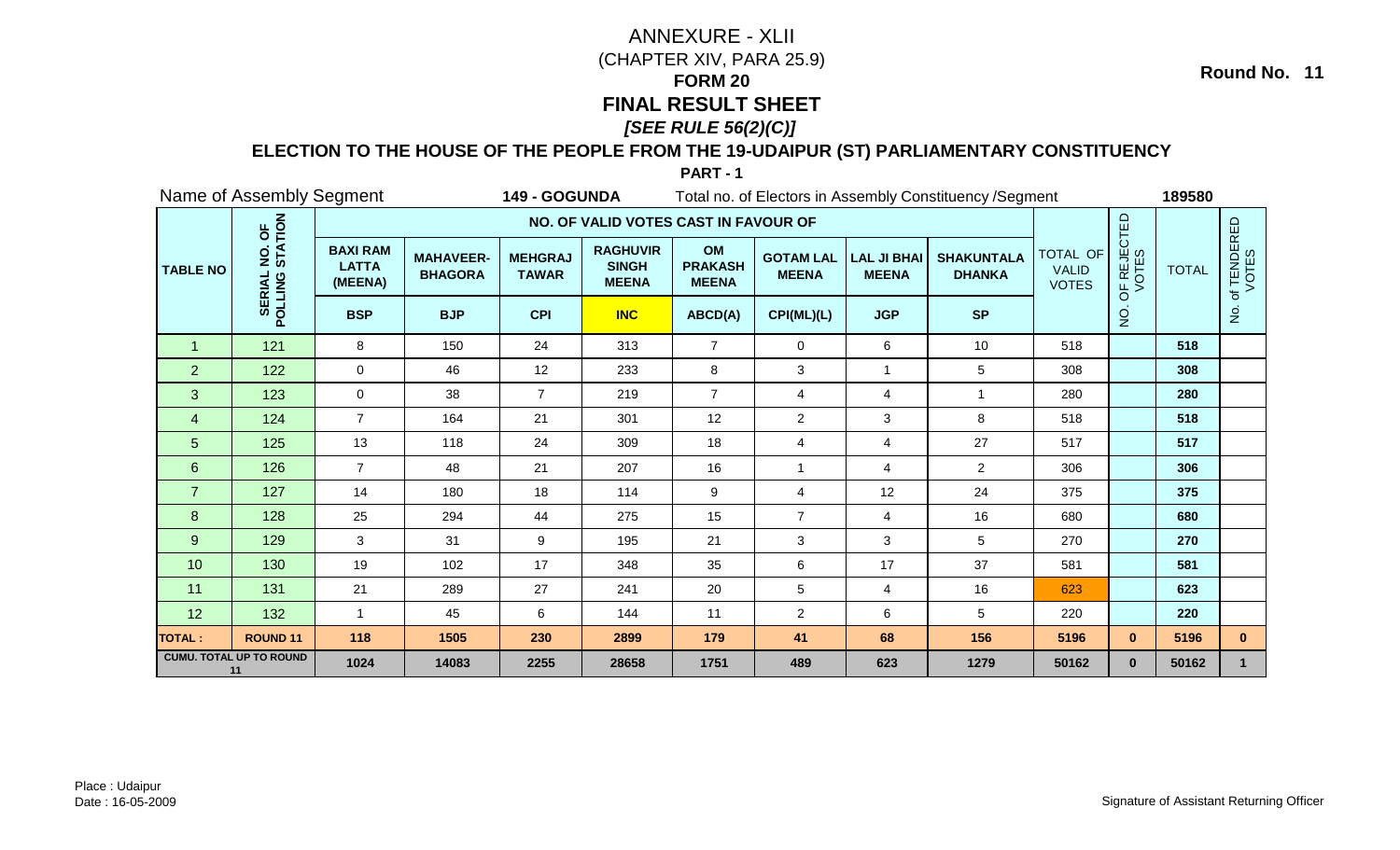### **ELECTION TO THE HOUSE OF THE PEOPLE FROM THE 19-UDAIPUR (ST) PARLIAMENTARY CONSTITUENCY**

**PART - 1**

|                 | Name of Assembly Segment             |                                            |                                    | 149 - GOGUNDA                  |                                                 |                                      |                                  |                                    | Total no. of Electors in Assembly Constituency / Segment |                                          |                      | 189580       |                          |
|-----------------|--------------------------------------|--------------------------------------------|------------------------------------|--------------------------------|-------------------------------------------------|--------------------------------------|----------------------------------|------------------------------------|----------------------------------------------------------|------------------------------------------|----------------------|--------------|--------------------------|
|                 |                                      |                                            |                                    |                                | NO. OF VALID VOTES CAST IN FAVOUR OF            |                                      |                                  |                                    |                                                          |                                          |                      |              |                          |
| <b>TABLE NO</b> | NO. OF<br>STATION                    | <b>BAXI RAM</b><br><b>LATTA</b><br>(MEENA) | <b>MAHAVEER-</b><br><b>BHAGORA</b> | <b>MEHGRAJ</b><br><b>TAWAR</b> | <b>RAGHUVIR</b><br><b>SINGH</b><br><b>MEENA</b> | OM<br><b>PRAKASH</b><br><b>MEENA</b> | <b>GOTAM LAL</b><br><b>MEENA</b> | <b>LAL JI BHAI</b><br><b>MEENA</b> | <b>SHAKUNTALA</b><br><b>DHANKA</b>                       | TOTAL OF<br><b>VALID</b><br><b>VOTES</b> | OF REJECTED<br>VOTES | <b>TOTAL</b> | f TENDERED<br>VOTES<br>đ |
|                 | <b>SERIAL</b><br>POLLING             | <b>BSP</b>                                 | <b>BJP</b>                         | <b>CPI</b>                     | <b>INC</b>                                      | ABCD(A)                              | CPI(ML)(L)                       | <b>JGP</b>                         | <b>SP</b>                                                |                                          | $\dot{Q}$            |              | $\frac{1}{2}$            |
| $\overline{1}$  | 133                                  | 19                                         | 361                                | 41                             | 44                                              | 10                                   | 11                               | 14                                 | 30                                                       | 530                                      |                      | 530          |                          |
| $\overline{2}$  | 134                                  | 23                                         | 130                                | 11                             | 253                                             | 18                                   | 3                                | 12                                 | 6                                                        | 456                                      |                      | 456          |                          |
| 3               | 135                                  | 19                                         | 270                                | 26                             | 125                                             | 6                                    | $\ensuremath{\mathsf{3}}$        | $\overline{7}$                     | $\overline{2}$                                           | 458                                      |                      | 458          |                          |
| 4               | 136                                  | $\overline{7}$                             | 154                                | 26                             | 164                                             | 25                                   | 5                                | 1                                  | 6                                                        | 388                                      |                      | 388          |                          |
| $\overline{5}$  | 137                                  | 11                                         | 157                                | 21                             | 163                                             | 11                                   | $\overline{\phantom{a}}$         | 3                                  | 3                                                        | 370                                      |                      | 370          |                          |
| $6\phantom{1}$  | 138                                  | 11                                         | 192                                | 55                             | 107                                             | 14                                   | 6                                | 15                                 | 20                                                       | 420                                      |                      | 420          |                          |
| $\overline{7}$  | 139                                  | $\overline{7}$                             | 144                                | 20                             | 244                                             | 17                                   | 9                                | 6                                  | 23                                                       | 470                                      |                      | 470          |                          |
| $\bf 8$         | 140                                  | 11                                         | 216                                | 21                             | 235                                             | 12                                   | 9                                | 5                                  | 18                                                       | 527                                      |                      | 527          |                          |
| $9\,$           | 141                                  | 19                                         | 108                                | 19                             | 557                                             | 30                                   | 18                               | 9                                  | 24                                                       | 784                                      |                      | 784          |                          |
| 10              | 142                                  | $\mathbf{1}$                               | 27                                 | 13                             | 210                                             | 9                                    | 0                                | $\mathbf{1}$                       | $\mathbf{3}$                                             | 264                                      |                      | 264          |                          |
| 11              | 143                                  | $\overline{7}$                             | 213                                | 29                             | 218                                             | 16                                   | 5                                | 4                                  | 3                                                        | 495                                      |                      | 495          |                          |
| 12              | 144                                  | 5                                          | 133                                | 41                             | 260                                             | 28                                   | $\overline{1}$                   | 6                                  | 8                                                        | 482                                      |                      | 482          |                          |
| <b>TOTAL:</b>   | <b>ROUND 12</b>                      | 140                                        | 2105                               | 323                            | 2580                                            | 196                                  | $71$                             | 83                                 | 146                                                      | 5644                                     | $\mathbf{0}$         | 5644         | $\mathbf{0}$             |
|                 | <b>CUMU. TOTAL UP TO ROUND</b><br>12 | 1164                                       | 16188                              | 2578                           | 31238                                           | 1947                                 | 560                              | 706                                | 1425                                                     | 55806                                    | $\mathbf{0}$         | 55806        | $\mathbf{1}$             |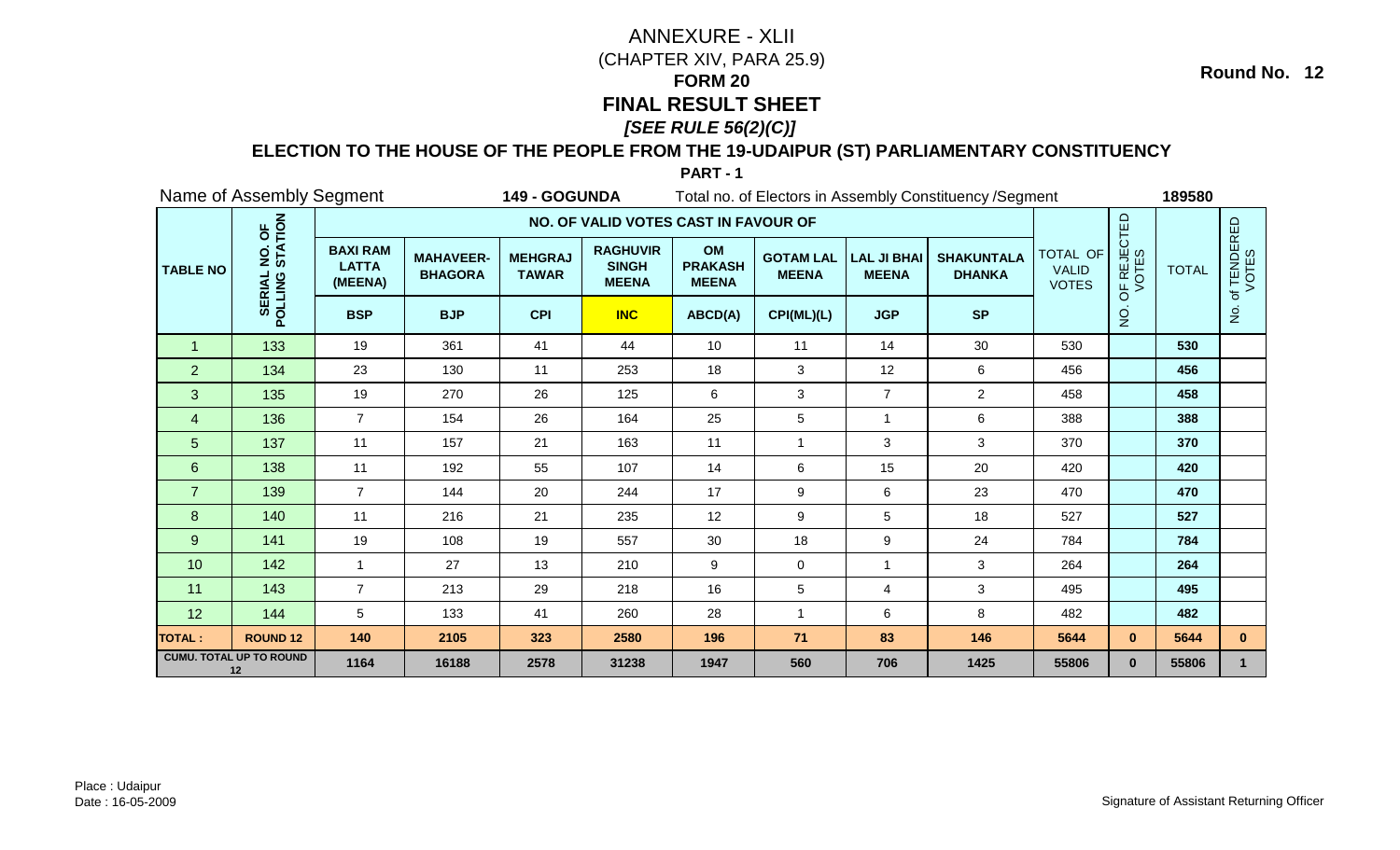### **ELECTION TO THE HOUSE OF THE PEOPLE FROM THE 19-UDAIPUR (ST) PARLIAMENTARY CONSTITUENCY**

**PART - 1**

|                 | Name of Assembly Segment<br><b>149 - GOGUNDA</b> |                                            |                                    |                                |                                                 |                                      |                                  | Total no. of Electors in Assembly Constituency / Segment | 189580                             |                                          |                                                                                                                  |       |                      |
|-----------------|--------------------------------------------------|--------------------------------------------|------------------------------------|--------------------------------|-------------------------------------------------|--------------------------------------|----------------------------------|----------------------------------------------------------|------------------------------------|------------------------------------------|------------------------------------------------------------------------------------------------------------------|-------|----------------------|
|                 |                                                  |                                            |                                    |                                | NO. OF VALID VOTES CAST IN FAVOUR OF            |                                      |                                  |                                                          |                                    |                                          | OF REJECTED<br>VOTES<br><b>TOTAL</b><br>$\dot{Q}$<br>766<br>579<br>619<br>597<br>591<br>530<br>481<br>426<br>181 |       |                      |
| <b>TABLE NO</b> | NO. OF<br>STATION                                | <b>BAXI RAM</b><br><b>LATTA</b><br>(MEENA) | <b>MAHAVEER-</b><br><b>BHAGORA</b> | <b>MEHGRAJ</b><br><b>TAWAR</b> | <b>RAGHUVIR</b><br><b>SINGH</b><br><b>MEENA</b> | OM<br><b>PRAKASH</b><br><b>MEENA</b> | <b>GOTAM LAL</b><br><b>MEENA</b> | <b>LAL JI BHAI</b><br><b>MEENA</b>                       | <b>SHAKUNTALA</b><br><b>DHANKA</b> | TOTAL OF<br><b>VALID</b><br><b>VOTES</b> |                                                                                                                  |       | of TENDERED<br>VOTES |
|                 | <b>SERIAL</b><br>POLLING                         | <b>BSP</b>                                 | <b>BJP</b>                         | <b>CPI</b>                     | <b>INC</b>                                      | ABCD(A)                              | CPI(ML)(L)                       | <b>JGP</b>                                               | <b>SP</b>                          |                                          |                                                                                                                  |       | $\frac{1}{2}$        |
| -1              | 145                                              | 24                                         | 349                                | 120                            | 245                                             | 10                                   | 5                                | 3                                                        | 10                                 | 766                                      |                                                                                                                  |       |                      |
| $\overline{2}$  | 146                                              | 20                                         | 222                                | 10                             | 301                                             | 10                                   | $\overline{c}$                   | 4                                                        | 10                                 | 579                                      |                                                                                                                  |       |                      |
| 3               | 147                                              | 8                                          | 282                                | 9                              | 300                                             | 11                                   | 1                                | $\overline{2}$                                           | 6                                  | 619                                      |                                                                                                                  |       |                      |
| $\overline{4}$  | 148                                              | 8                                          | 375                                | 14                             | 162                                             | 15                                   | $\overline{7}$                   | 8                                                        | 8                                  | 597                                      |                                                                                                                  |       |                      |
| 5               | 149                                              | 11                                         | 274                                | 26                             | 247                                             | 12                                   | 3                                | 3                                                        | 15                                 | 591                                      |                                                                                                                  |       |                      |
| $6\phantom{1}$  | 150                                              | 13                                         | 164                                | 14                             | 304                                             | 19                                   | 1                                | $\mathbf{1}$                                             | 14                                 | 530                                      |                                                                                                                  |       |                      |
| $\overline{7}$  | 151                                              | 13                                         | 238                                | 24                             | 168                                             | 14                                   | 5                                | $\overline{7}$                                           | 12                                 | 481                                      |                                                                                                                  |       |                      |
| 8               | 152                                              | 12                                         | 72                                 | 8                              | 323                                             | 6                                    | $\overline{2}$                   | 0                                                        | 3                                  | 426                                      |                                                                                                                  |       |                      |
| $\overline{9}$  | 153                                              | 4                                          | 38                                 | 4                              | 117                                             | 6                                    | $\overline{c}$                   | 1                                                        | 9                                  | 181                                      |                                                                                                                  |       |                      |
| 10              | 154                                              | 5                                          | 125                                | 12                             | 91                                              | 9                                    | 1                                | 4                                                        | 5                                  | 252                                      |                                                                                                                  | 252   |                      |
| 11              | 155                                              | 6                                          | 75                                 | 14                             | 235                                             | 15                                   | $\overline{2}$                   | -1                                                       | 9                                  | 357                                      |                                                                                                                  | 357   |                      |
| 12              | 156                                              | 12                                         | 104                                | 52                             | 285                                             | 19                                   | 8                                | $\overline{a}$                                           | 26                                 | 508                                      |                                                                                                                  | 508   |                      |
| <b>TOTAL:</b>   | <b>ROUND 13</b>                                  | 136                                        | 2318                               | 307                            | 2778                                            | 146                                  | 39                               | 36                                                       | 127                                | 5887                                     | $\mathbf{0}$                                                                                                     | 5887  | $\mathbf{0}$         |
|                 | <b>CUMU. TOTAL UP TO ROUND</b><br>13             | 1300                                       | 18506                              | 2885                           | 34016                                           | 2093                                 | 599                              | 742                                                      | 1552                               | 61693                                    | $\mathbf{0}$                                                                                                     | 61693 | $\mathbf{1}$         |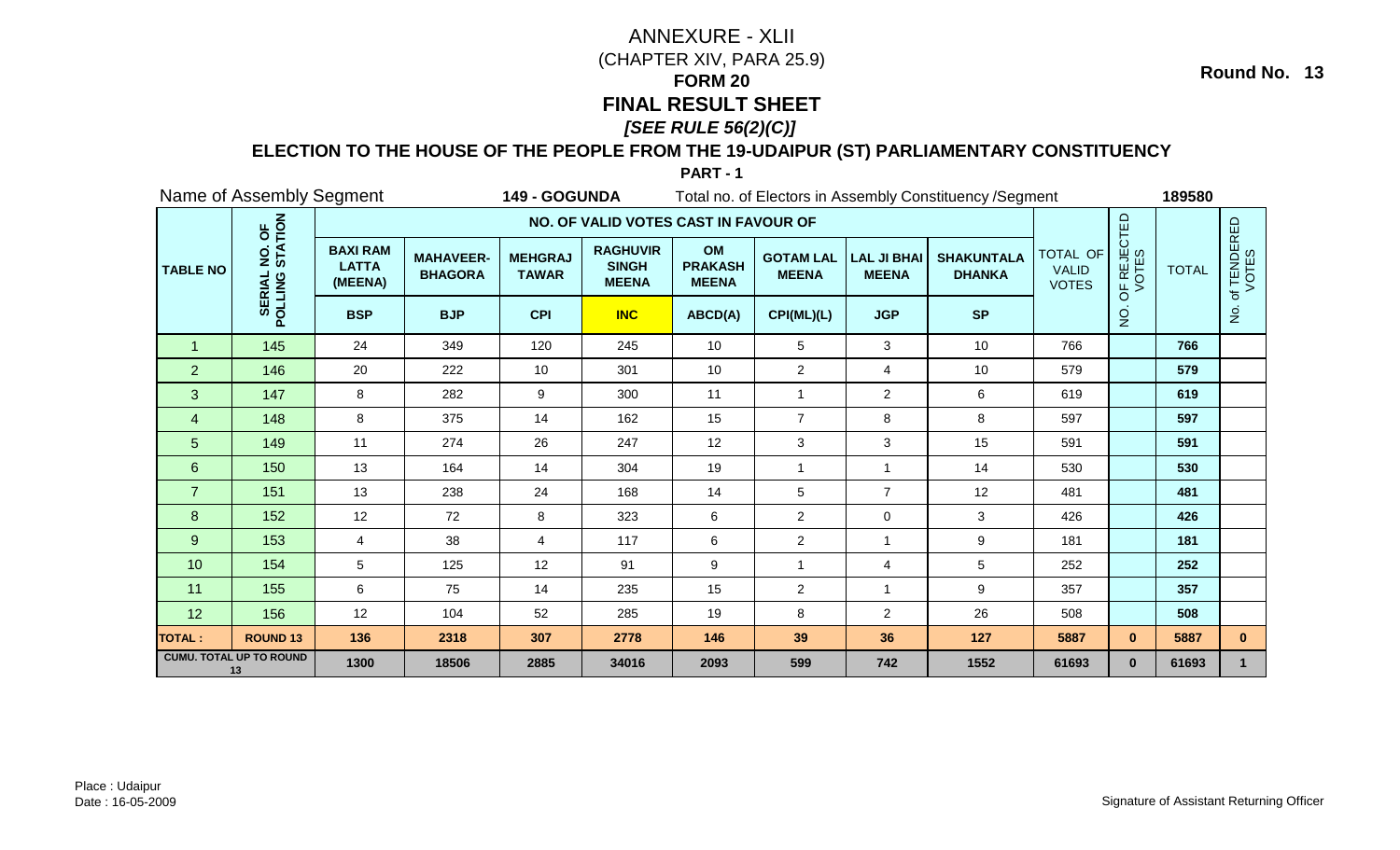### **ELECTION TO THE HOUSE OF THE PEOPLE FROM THE 19-UDAIPUR (ST) PARLIAMENTARY CONSTITUENCY**

**PART - 1**

|                 | Name of Assembly Segment             |                                            |                                    | 149 - GOGUNDA                  |                                                 |                                      |                                  |                                    | Total no. of Electors in Assembly Constituency / Segment |                                          |                      | 189580       |                      |  |  |  |
|-----------------|--------------------------------------|--------------------------------------------|------------------------------------|--------------------------------|-------------------------------------------------|--------------------------------------|----------------------------------|------------------------------------|----------------------------------------------------------|------------------------------------------|----------------------|--------------|----------------------|--|--|--|
|                 |                                      |                                            |                                    |                                | NO. OF VALID VOTES CAST IN FAVOUR OF            |                                      |                                  |                                    |                                                          |                                          |                      |              |                      |  |  |  |
| <b>TABLE NO</b> | NO. OF<br>STATION                    | <b>BAXI RAM</b><br><b>LATTA</b><br>(MEENA) | <b>MAHAVEER-</b><br><b>BHAGORA</b> | <b>MEHGRAJ</b><br><b>TAWAR</b> | <b>RAGHUVIR</b><br><b>SINGH</b><br><b>MEENA</b> | OM<br><b>PRAKASH</b><br><b>MEENA</b> | <b>GOTAM LAL</b><br><b>MEENA</b> | <b>LAL JI BHAI</b><br><b>MEENA</b> | <b>SHAKUNTALA</b><br><b>DHANKA</b>                       | TOTAL OF<br><b>VALID</b><br><b>VOTES</b> | OF REJECTED<br>VOTES | <b>TOTAL</b> | of TENDERED<br>VOTES |  |  |  |
|                 | <b>SERIAL</b><br>POLLING             | <b>BSP</b>                                 | <b>BJP</b>                         | <b>CPI</b>                     | <b>INC</b>                                      | ABCD(A)                              | CPI(ML)(L)                       | <b>JGP</b>                         | <b>SP</b>                                                |                                          | $\overline{5}$       |              | $\frac{1}{2}$        |  |  |  |
| $\overline{1}$  | 157                                  | 3                                          | 47                                 | 8                              | 182                                             | 14                                   | $\mathbf{1}$                     | $\mathbf 0$                        | 9                                                        | 264                                      |                      | 264          |                      |  |  |  |
| $\overline{2}$  | 158                                  | 14                                         | 32                                 | 18                             | 423                                             | 22                                   | 3                                | 4                                  | 6                                                        | 522                                      |                      | 522          |                      |  |  |  |
| 3               | 159                                  | 6                                          | 84                                 | 13                             | 197                                             | $9\,$                                | 3                                | $\overline{2}$                     | 12                                                       | 326                                      |                      | 326          |                      |  |  |  |
| 4               | 160                                  | 6                                          | 32                                 | 8                              | 118                                             | 9                                    | 3                                | 4                                  | 6                                                        | 186                                      |                      | 186          |                      |  |  |  |
| 5               | 161                                  | 8                                          | 245                                | 14                             | 137                                             | 3                                    | 1                                |                                    | 13                                                       | 422                                      |                      | 422          |                      |  |  |  |
| $6\phantom{1}$  | 162                                  | 22                                         | 95                                 | 13                             | 226                                             | 16                                   | $\overline{7}$                   | $\overline{7}$                     | 18                                                       | 404                                      |                      | 404          |                      |  |  |  |
| $\overline{7}$  | 163                                  | $\mathbf 1$                                | 27                                 | 5                              | 206                                             | $\,6\,$                              | $\mathbf 0$                      | $\mathbf 0$                        | 11                                                       | 256                                      |                      | 256          |                      |  |  |  |
| 8               | 164                                  | 6                                          | 80                                 | 21                             | 87                                              | $\overline{4}$                       | $\mathbf 0$                      | 3                                  | $\overline{7}$                                           | 208                                      |                      | 208          |                      |  |  |  |
| 9               | 165                                  | 5                                          | 107                                | 16                             | 154                                             | $\overline{7}$                       | 1                                | $\overline{2}$                     | $\mathbf 0$                                              | 292                                      |                      | 292          |                      |  |  |  |
| 10              | 166                                  | 16                                         | 67                                 | 20                             | 281                                             | 13                                   | $\overline{7}$                   | 3                                  | $\overline{4}$                                           | 411                                      |                      | 411          |                      |  |  |  |
| 11              | 167                                  | $\overline{7}$                             | 102                                | 14                             | 126                                             | $\overline{7}$                       | $\overline{2}$                   | $\overline{2}$                     | 9                                                        | 269                                      |                      | 269          |                      |  |  |  |
| 12              | 168                                  | 6                                          | 63                                 | 11                             | 208                                             | 13                                   | $\overline{2}$                   | $\overline{a}$                     | 5                                                        | 310                                      |                      | 310          |                      |  |  |  |
| <b>TOTAL:</b>   | <b>ROUND 14</b>                      | 100                                        | 981                                | 161                            | 2345                                            | 123                                  | 30                               | 30                                 | 100                                                      | 3870                                     | $\mathbf{0}$         | 3870         | $\mathbf{0}$         |  |  |  |
|                 | <b>CUMU. TOTAL UP TO ROUND</b><br>14 | 1400                                       | 19487                              | 3046                           | 36361                                           | 2216                                 | 629                              | 772                                | 1652                                                     | 65563                                    | $\mathbf{0}$         | 65563        | $\mathbf{1}$         |  |  |  |

Place : UdaipurDate : 16-05-2009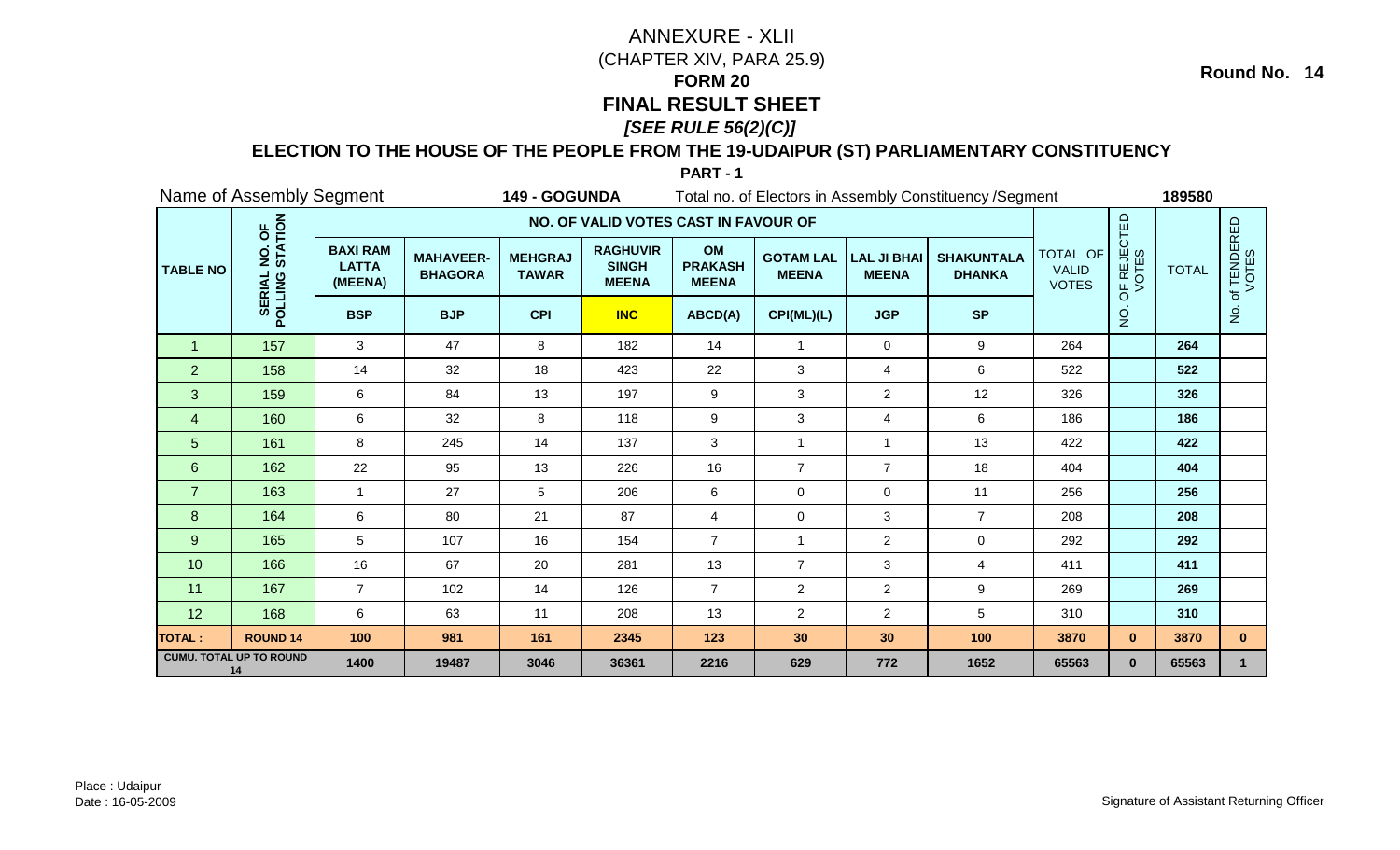### **ELECTION TO THE HOUSE OF THE PEOPLE FROM THE 19-UDAIPUR (ST) PARLIAMENTARY CONSTITUENCY**

**PART - 1**

|                 | Name of Assembly Segment                     |                                            |                                    |                                | Total no. of Electors in Assembly Constituency / Segment<br>149 - GOGUNDA |                                      |                                  |                                    |                                    |                                          |              | 189580                                                                                                                                                |                      |  |
|-----------------|----------------------------------------------|--------------------------------------------|------------------------------------|--------------------------------|---------------------------------------------------------------------------|--------------------------------------|----------------------------------|------------------------------------|------------------------------------|------------------------------------------|--------------|-------------------------------------------------------------------------------------------------------------------------------------------------------|----------------------|--|
|                 |                                              |                                            |                                    |                                | NO. OF VALID VOTES CAST IN FAVOUR OF                                      |                                      |                                  |                                    |                                    |                                          |              | OF REJECTED<br>VOTES<br><b>TOTAL</b><br>$\dot{Q}$<br>276<br>367<br>453<br>301<br>526<br>500<br>387<br>301<br>302<br>188<br>301<br>306<br>$\mathbf{0}$ |                      |  |
| <b>TABLE NO</b> | NO. OF<br>STATION                            | <b>BAXI RAM</b><br><b>LATTA</b><br>(MEENA) | <b>MAHAVEER-</b><br><b>BHAGORA</b> | <b>MEHGRAJ</b><br><b>TAWAR</b> | <b>RAGHUVIR</b><br><b>SINGH</b><br><b>MEENA</b>                           | OM<br><b>PRAKASH</b><br><b>MEENA</b> | <b>GOTAM LAL</b><br><b>MEENA</b> | <b>LAL JI BHAI</b><br><b>MEENA</b> | <b>SHAKUNTALA</b><br><b>DHANKA</b> | TOTAL OF<br><b>VALID</b><br><b>VOTES</b> |              |                                                                                                                                                       | of TENDERED<br>VOTES |  |
|                 | <b>SERIAL</b><br>POLLING                     | <b>BSP</b>                                 | <b>BJP</b>                         | <b>CPI</b>                     | <b>INC</b>                                                                | ABCD(A)                              | CPI(ML)(L)                       | <b>JGP</b>                         | <b>SP</b>                          |                                          |              |                                                                                                                                                       | $\frac{1}{2}$        |  |
| -1              | 169                                          | $\overline{7}$                             | 65                                 | 12                             | 173                                                                       | 11                                   | 4                                | $\overline{a}$                     | $\overline{2}$                     | 276                                      |              |                                                                                                                                                       |                      |  |
| $\overline{2}$  | 170                                          | 6                                          | 147                                | 17                             | 176                                                                       | 8                                    | 4                                | $\mathbf{1}$                       | 8                                  | 367                                      |              |                                                                                                                                                       |                      |  |
| 3               | 171                                          | 11                                         | 147                                | 12                             | 257                                                                       | $\overline{7}$                       | 6                                | $\overline{7}$                     | $\,6\,$                            | 453                                      |              |                                                                                                                                                       |                      |  |
| $\overline{4}$  | 172                                          | 5                                          | 63                                 | $\overline{7}$                 | 189                                                                       | 23                                   | 4                                | $\overline{a}$                     | 8                                  | 301                                      |              |                                                                                                                                                       |                      |  |
| 5               | 173                                          | 8                                          | 117                                | 36                             | 305                                                                       | 35                                   | 6                                | $\overline{7}$                     | 12                                 | 526                                      |              |                                                                                                                                                       |                      |  |
| $6\phantom{1}$  | 174                                          | 10                                         | 88                                 | 13                             | 334                                                                       | 25                                   | 9                                | $\overline{7}$                     | 14                                 | 500                                      |              |                                                                                                                                                       |                      |  |
| $\overline{7}$  | 175                                          | 3                                          | 164                                | 24                             | 133                                                                       | 21                                   | $\overline{7}$                   | $\overline{7}$                     | 28                                 | 387                                      |              |                                                                                                                                                       |                      |  |
| 8               | 176                                          | $\overline{7}$                             | 158                                | 19                             | 98                                                                        | 4                                    | 4                                | 4                                  | $\overline{7}$                     | 301                                      |              |                                                                                                                                                       |                      |  |
| $\overline{9}$  | 177                                          | 4                                          | 122                                | 11                             | 140                                                                       | 9                                    | 4                                | 6                                  | 6                                  | 302                                      |              |                                                                                                                                                       |                      |  |
| 10              | 178                                          | $\overline{2}$                             | 52                                 | 9                              | 107                                                                       | $\overline{4}$                       | $\overline{2}$                   | $\mathbf{1}$                       | 11                                 | 188                                      |              |                                                                                                                                                       |                      |  |
| 11              | 179                                          | 6                                          | 69                                 | 16                             | 170                                                                       | 13                                   | 5                                | 8                                  | 14                                 | 301                                      |              |                                                                                                                                                       |                      |  |
| 12              | 180                                          | 10                                         | 152                                | 20                             | 111                                                                       | $\overline{7}$                       | $\overline{2}$                   | $\overline{a}$                     | $\overline{2}$                     | 306                                      |              |                                                                                                                                                       |                      |  |
| <b>TOTAL:</b>   | <b>ROUND 15</b>                              | 79                                         | 1344                               | 196                            | 2193                                                                      | 167                                  | 57                               | 54                                 | 118                                | 4208                                     |              | 4208                                                                                                                                                  | $\mathbf{0}$         |  |
|                 | <b>CUMU. TOTAL UP TO ROUND</b><br>1479<br>15 |                                            | 20831                              | 3242                           | 38554                                                                     | 2383                                 | 686                              | 826                                | 1770                               | 69771                                    | $\mathbf{0}$ | 69771                                                                                                                                                 | $\mathbf{1}$         |  |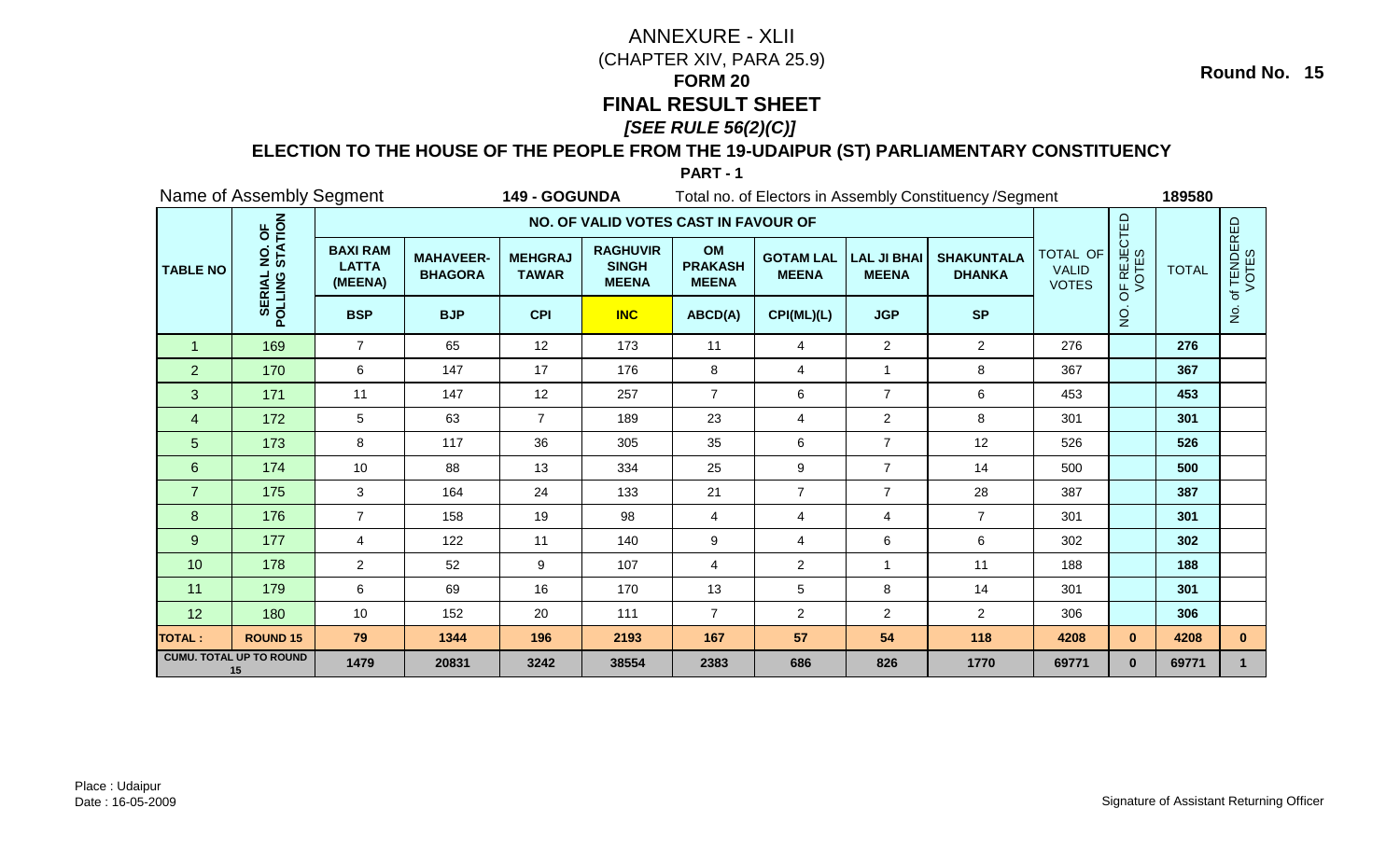### **ELECTION TO THE HOUSE OF THE PEOPLE FROM THE 19-UDAIPUR (ST) PARLIAMENTARY CONSTITUENCY**

**PART - 1**

|                 | Name of Assembly Segment             |                                            |                                    | 149 - GOGUNDA                  |                                                 |                                      |                                  |                                    | Total no. of Electors in Assembly Constituency / Segment |                                          |                      | 189580                                                                                                                                            |              |  |  |  |
|-----------------|--------------------------------------|--------------------------------------------|------------------------------------|--------------------------------|-------------------------------------------------|--------------------------------------|----------------------------------|------------------------------------|----------------------------------------------------------|------------------------------------------|----------------------|---------------------------------------------------------------------------------------------------------------------------------------------------|--------------|--|--|--|
|                 |                                      |                                            |                                    |                                | NO. OF VALID VOTES CAST IN FAVOUR OF            |                                      |                                  |                                    |                                                          |                                          |                      | of TENDERED<br>VOTES<br><b>TOTAL</b><br>$\frac{1}{2}$<br>210<br>389<br>302<br>424<br>502<br>465<br>375<br>154<br>456<br>480<br>331<br>339<br>4427 |              |  |  |  |
| <b>TABLE NO</b> | NO. OF<br>STATION                    | <b>BAXI RAM</b><br><b>LATTA</b><br>(MEENA) | <b>MAHAVEER-</b><br><b>BHAGORA</b> | <b>MEHGRAJ</b><br><b>TAWAR</b> | <b>RAGHUVIR</b><br><b>SINGH</b><br><b>MEENA</b> | OM<br><b>PRAKASH</b><br><b>MEENA</b> | <b>GOTAM LAL</b><br><b>MEENA</b> | <b>LAL JI BHAI</b><br><b>MEENA</b> | <b>SHAKUNTALA</b><br><b>DHANKA</b>                       | TOTAL OF<br><b>VALID</b><br><b>VOTES</b> | OF REJECTED<br>VOTES |                                                                                                                                                   |              |  |  |  |
|                 | <b>SERIAL</b><br>POLLING             | <b>BSP</b>                                 | <b>BJP</b>                         | <b>CPI</b>                     | <b>INC</b>                                      | ABCD(A)                              | CPI(ML)(L)                       | <b>JGP</b>                         | <b>SP</b>                                                |                                          | $\dot{Q}$            |                                                                                                                                                   |              |  |  |  |
| $\overline{1}$  | 181                                  | $\overline{2}$                             | 124                                | 13                             | 54                                              | 5                                    | 4                                | $\overline{2}$                     | 6                                                        | 210                                      |                      |                                                                                                                                                   |              |  |  |  |
| $\overline{2}$  | 182                                  | 9                                          | 105                                | 24                             | 200                                             | 25                                   | 9                                | 5                                  | 12                                                       | 389                                      |                      |                                                                                                                                                   |              |  |  |  |
| 3               | 183                                  | 3                                          | 108                                | 10                             | 158                                             | 8                                    | $\overline{c}$                   | 8                                  | $5\phantom{.0}$                                          | 302                                      |                      |                                                                                                                                                   |              |  |  |  |
| $\overline{4}$  | 184                                  | 17                                         | 18                                 | 19                             | 305                                             | 19                                   | 9                                | 8                                  | 29                                                       | 424                                      |                      |                                                                                                                                                   |              |  |  |  |
| 5               | 185                                  | 21                                         | 36                                 | 16                             | 359                                             | 31                                   | 10                               | 5                                  | 24                                                       | 502                                      |                      |                                                                                                                                                   |              |  |  |  |
| 6               | 186                                  | $\overline{7}$                             | 153                                | 24                             | 236                                             | 18                                   | 11                               | 5                                  | 11                                                       | 465                                      |                      |                                                                                                                                                   |              |  |  |  |
| $\overline{7}$  | 187                                  | $\overline{4}$                             | 94                                 | 18                             | 221                                             | 9                                    | 8                                | 5                                  | 16                                                       | 375                                      |                      |                                                                                                                                                   |              |  |  |  |
| 8               | 188                                  | $\overline{4}$                             | 69                                 | 6                              | 67                                              | $\mathbf{3}$                         | $\mathbf 0$                      | $\mathbf 0$                        | 5                                                        | 154                                      |                      |                                                                                                                                                   |              |  |  |  |
| 9               | 189                                  | 13                                         | 56                                 | 9                              | 335                                             | 25                                   | 3                                | $\,8\,$                            | $\overline{7}$                                           | 456                                      |                      |                                                                                                                                                   |              |  |  |  |
| 10              | 190                                  | 11                                         | 191                                | 13                             | 219                                             | 19                                   | 4                                | $\overline{7}$                     | 16                                                       | 480                                      |                      |                                                                                                                                                   |              |  |  |  |
| 11              | 191                                  | 8                                          | 149                                | 6                              | 158                                             | 3                                    | $\overline{c}$                   | $\overline{2}$                     | 3                                                        | 331                                      |                      |                                                                                                                                                   |              |  |  |  |
| 12              | 192                                  | $\overline{7}$                             | 143                                | 12                             | 143                                             | 17                                   | 1                                | 3                                  | 13                                                       | 339                                      |                      |                                                                                                                                                   |              |  |  |  |
| <b>TOTAL:</b>   | <b>ROUND 16</b>                      | 106                                        | 1246                               | 170                            | 2455                                            | 182                                  | 63                               | 58                                 | 147                                                      | 4427                                     | $\mathbf{0}$         |                                                                                                                                                   | $\mathbf{0}$ |  |  |  |
|                 | <b>CUMU. TOTAL UP TO ROUND</b><br>16 | 1585                                       | 22077                              | 3412                           | 41009                                           | 2565                                 | 749                              | 884                                | 1917                                                     | 74198                                    | $\mathbf{0}$         | 74198                                                                                                                                             | $\mathbf{1}$ |  |  |  |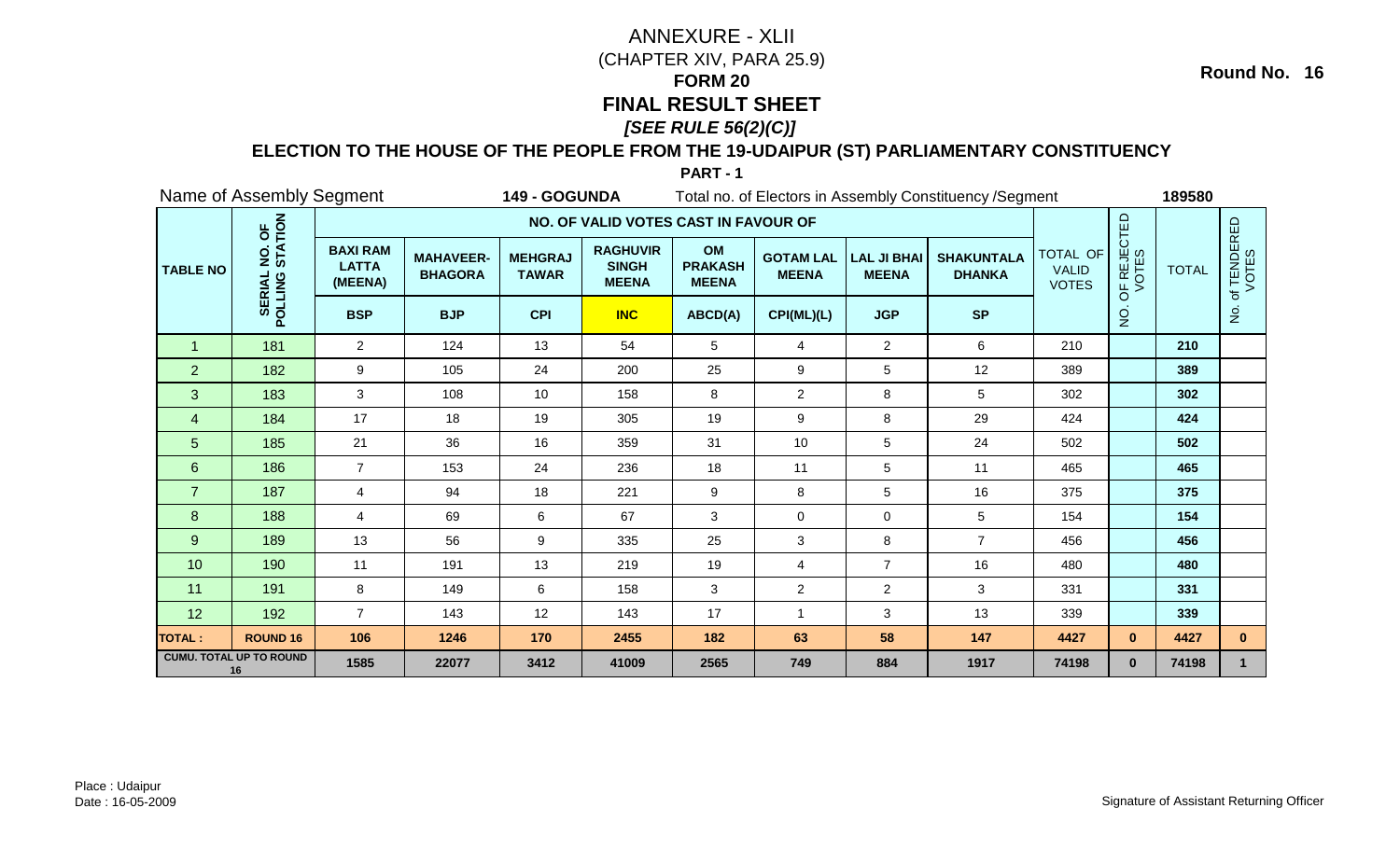### **ELECTION TO THE HOUSE OF THE PEOPLE FROM THE 19-UDAIPUR (ST) PARLIAMENTARY CONSTITUENCY**

**PART - 1**

|                 | Name of Assembly Segment<br>149 - GOGUNDA    |                                            |                                    |                                |                                                 |                                      |                                  | Total no. of Electors in Assembly Constituency / Segment | 189580                             |                                          |                                                                                                                                |       |                      |
|-----------------|----------------------------------------------|--------------------------------------------|------------------------------------|--------------------------------|-------------------------------------------------|--------------------------------------|----------------------------------|----------------------------------------------------------|------------------------------------|------------------------------------------|--------------------------------------------------------------------------------------------------------------------------------|-------|----------------------|
|                 |                                              |                                            |                                    |                                | NO. OF VALID VOTES CAST IN FAVOUR OF            |                                      |                                  |                                                          |                                    |                                          | OF REJECTED<br>VOTES<br><b>TOTAL</b><br>$\dot{Q}$<br>438<br>604<br>357<br>268<br>285<br>577<br>301<br>528<br>558<br>292<br>202 |       |                      |
| <b>TABLE NO</b> | NO. OF<br>STATION<br>$\overline{2}$          | <b>BAXI RAM</b><br><b>LATTA</b><br>(MEENA) | <b>MAHAVEER-</b><br><b>BHAGORA</b> | <b>MEHGRAJ</b><br><b>TAWAR</b> | <b>RAGHUVIR</b><br><b>SINGH</b><br><b>MEENA</b> | OM<br><b>PRAKASH</b><br><b>MEENA</b> | <b>GOTAM LAL</b><br><b>MEENA</b> | <b>LAL JI BHAI</b><br><b>MEENA</b>                       | <b>SHAKUNTALA</b><br><b>DHANKA</b> | TOTAL OF<br><b>VALID</b><br><b>VOTES</b> |                                                                                                                                |       | of TENDERED<br>VOTES |
|                 | <b>SERIAL</b><br>POLLING                     | <b>BSP</b>                                 | <b>BJP</b>                         | <b>CPI</b>                     | <b>INC</b>                                      | ABCD(A)                              | CPI(ML)(L)                       | <b>JGP</b>                                               | <b>SP</b>                          |                                          |                                                                                                                                |       | $\frac{1}{2}$        |
| -1              | 193                                          | $\overline{7}$                             | 34                                 | 3                              | 374                                             | 6                                    | 4                                | 3                                                        | $\overline{7}$                     | 438                                      |                                                                                                                                |       |                      |
| $\overline{2}$  | 194                                          | 8                                          | 115                                | 13                             | 406                                             | 38                                   | 5                                | 4                                                        | 15                                 | 604                                      |                                                                                                                                |       |                      |
| 3               | 195                                          | 11                                         | 15                                 | 9                              | 297                                             | 13                                   | $\overline{2}$                   | $\overline{2}$                                           | 8                                  | 357                                      |                                                                                                                                |       |                      |
| $\overline{4}$  | 196                                          | $\overline{2}$                             | 136                                | 5                              | 101                                             | 9                                    | 3                                | 3                                                        | 9                                  | 268                                      |                                                                                                                                |       |                      |
| 5               | 197                                          | 6                                          | 63                                 | $\overline{7}$                 | 186                                             | 5                                    | 8                                | 5                                                        | 5                                  | 285                                      |                                                                                                                                |       |                      |
| $6\phantom{1}$  | 198                                          | 19                                         | 90                                 | 14                             | 405                                             | 21                                   | 4                                | 6                                                        | 18                                 | 577                                      |                                                                                                                                |       |                      |
| $\overline{7}$  | 199                                          | 5                                          | 114                                | 8                              | 156                                             | $\overline{4}$                       | 1                                | 4                                                        | 9                                  | 301                                      |                                                                                                                                |       |                      |
| 8               | 200                                          | 9                                          | 265                                | 12                             | 221                                             | $\overline{7}$                       | $\overline{2}$                   | 3                                                        | 9                                  | 528                                      |                                                                                                                                |       |                      |
| $\overline{9}$  | 201                                          | 11                                         | 130                                | 11                             | 378                                             | $\,8\,$                              | 3                                | 5                                                        | 12                                 | 558                                      |                                                                                                                                |       |                      |
| 10              | 202                                          | $\overline{2}$                             | 119                                | 16                             | 134                                             | 8                                    | 1                                | 3                                                        | 9                                  | 292                                      |                                                                                                                                |       |                      |
| 11              | 203                                          | 3                                          | 53                                 | 3                              | 137                                             | 3                                    | $\overline{2}$                   | 0                                                        |                                    | 202                                      |                                                                                                                                |       |                      |
| 12              | 204                                          | $\overline{4}$                             | 146                                | 14                             | 334                                             | 10                                   | 5                                | 4                                                        | $\overline{7}$                     | 524                                      |                                                                                                                                | 524   |                      |
| <b>TOTAL:</b>   | <b>ROUND 17</b>                              | 87                                         | 1280                               | 115                            | 3129                                            | 132                                  | 40                               | 42                                                       | 109                                | 4934                                     | $\mathbf{0}$                                                                                                                   | 4934  | $\mathbf{0}$         |
|                 | <b>CUMU. TOTAL UP TO ROUND</b><br>1672<br>17 |                                            | 23357                              | 3527                           | 44138                                           | 2697                                 | 789                              | 926                                                      | 2026                               | 79132                                    | $\mathbf{0}$                                                                                                                   | 79132 | $\mathbf{1}$         |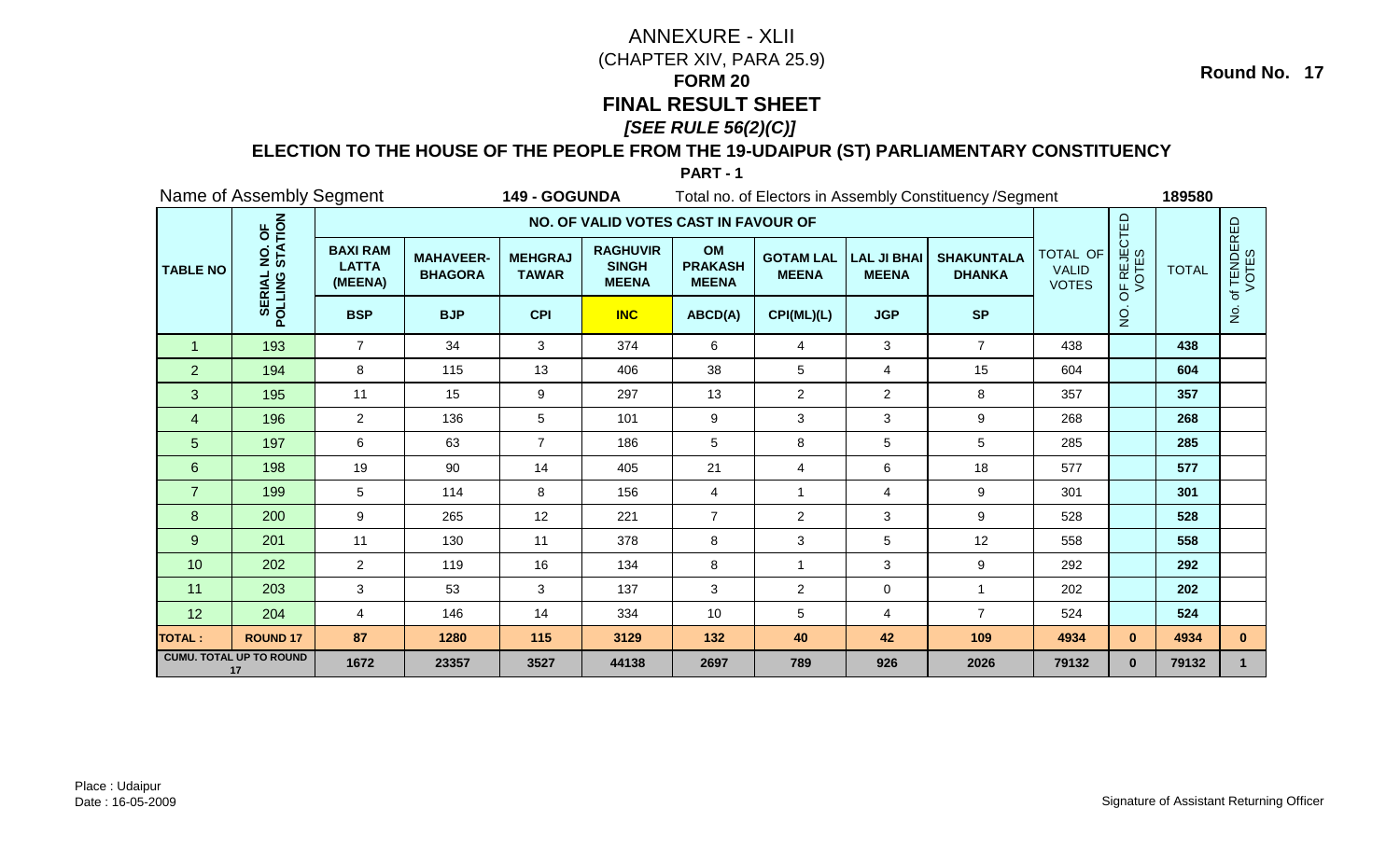### **ELECTION TO THE HOUSE OF THE PEOPLE FROM THE 19-UDAIPUR (ST) PARLIAMENTARY CONSTITUENCY**

**PART - 1**

|                 | Name of Assembly Segment             |                                            |                                    | 149 - GOGUNDA                  |                                                 |                                      |                                  | Total no. of Electors in Assembly Constituency / Segment | 189580                             |                                          |                      |              |                      |
|-----------------|--------------------------------------|--------------------------------------------|------------------------------------|--------------------------------|-------------------------------------------------|--------------------------------------|----------------------------------|----------------------------------------------------------|------------------------------------|------------------------------------------|----------------------|--------------|----------------------|
|                 |                                      |                                            |                                    |                                | NO. OF VALID VOTES CAST IN FAVOUR OF            |                                      |                                  |                                                          |                                    |                                          |                      |              |                      |
| <b>TABLE NO</b> | NO. OF<br>STATION                    | <b>BAXI RAM</b><br><b>LATTA</b><br>(MEENA) | <b>MAHAVEER-</b><br><b>BHAGORA</b> | <b>MEHGRAJ</b><br><b>TAWAR</b> | <b>RAGHUVIR</b><br><b>SINGH</b><br><b>MEENA</b> | OM<br><b>PRAKASH</b><br><b>MEENA</b> | <b>GOTAM LAL</b><br><b>MEENA</b> | <b>LAL JI BHAI</b><br><b>MEENA</b>                       | <b>SHAKUNTALA</b><br><b>DHANKA</b> | TOTAL OF<br><b>VALID</b><br><b>VOTES</b> | OF REJECTED<br>VOTES | <b>TOTAL</b> | of TENDERED<br>VOTES |
|                 | <b>SERIAL</b><br>POLLING             | <b>BSP</b>                                 | <b>BJP</b>                         | <b>CPI</b>                     | <b>INC</b>                                      | ABCD(A)                              | CPI(ML)(L)                       | <b>JGP</b>                                               | <b>SP</b>                          |                                          | $\dot{Q}$            |              | $\frac{1}{2}$        |
| $\overline{1}$  | 205                                  | 11                                         | 95                                 | 22                             | 318                                             | 24                                   | 15                               | $\boldsymbol{9}$                                         | 24                                 | 518                                      |                      | 518          |                      |
| $\overline{2}$  | 206                                  | 16                                         | 163                                | 18                             | 273                                             | 19                                   | 5                                | $\overline{2}$                                           | 11                                 | 507                                      |                      | 507          |                      |
| 3               | 207                                  | 10                                         | 62                                 | 6                              | 206                                             | 8                                    | 4                                | $\overline{\mathbf{4}}$                                  | $\overline{7}$                     | 307                                      |                      | 307          |                      |
| $\overline{4}$  | 208                                  | 20                                         | 327                                | 25                             | 468                                             | 19                                   | 8                                | $\overline{7}$                                           | 17                                 | 891                                      |                      | 891          |                      |
| 5               | 209                                  | 6                                          | 48                                 | 11                             | 160                                             | 11                                   | $\overline{2}$                   | $\mathbf{1}$                                             | 6                                  | 245                                      |                      | 245          |                      |
| 6               | 210                                  | 3                                          | 65                                 | 10                             | 129                                             | 12                                   | 3                                | 0                                                        | $\overline{7}$                     | 229                                      |                      | 229          |                      |
| $\overline{7}$  | 211                                  | $\overline{7}$                             | 27                                 | 8                              | 224                                             | 10                                   | 5                                | $\mathbf{1}$                                             | 4                                  | 286                                      |                      | 286          |                      |
| 8               | 212                                  | 9                                          | 146                                | 11                             | 216                                             | 3                                    | $\overline{7}$                   | 3                                                        | 17                                 | 412                                      |                      | 412          |                      |
| 9               | 213                                  | $\mathbf{1}$                               | 119                                | 21                             | 112                                             | 11                                   | 3                                | $\overline{2}$                                           | $\overline{1}$                     | 270                                      |                      | 270          |                      |
| 10              | 214                                  | 16                                         | 201                                | 42                             | 166                                             | 22                                   | 8                                | 6                                                        | 17                                 | 478                                      |                      | 478          |                      |
| 11              | 215                                  | 1                                          | 33                                 | $\overline{7}$                 | 222                                             | 24                                   | 0                                | $\overline{2}$                                           | 11                                 | 300                                      |                      | 300          |                      |
| 12              | 216                                  | 5                                          | 182                                | 14                             | 168                                             | 14                                   | 4                                | 4                                                        | 5                                  | 396                                      |                      | 396          |                      |
| <b>TOTAL:</b>   | <b>ROUND 18</b>                      | 105                                        | 1468                               | 195                            | 2662                                            | 177                                  | 64                               | 41                                                       | 127                                | 4839                                     | $\mathbf{0}$         | 4839         | $\mathbf{0}$         |
|                 | <b>CUMU. TOTAL UP TO ROUND</b><br>18 | 1777                                       | 24825                              | 3722                           | 46800                                           | 2874                                 | 853                              | 967                                                      | 2153                               | 83971                                    | $\mathbf{0}$         | 83971        | $\mathbf{1}$         |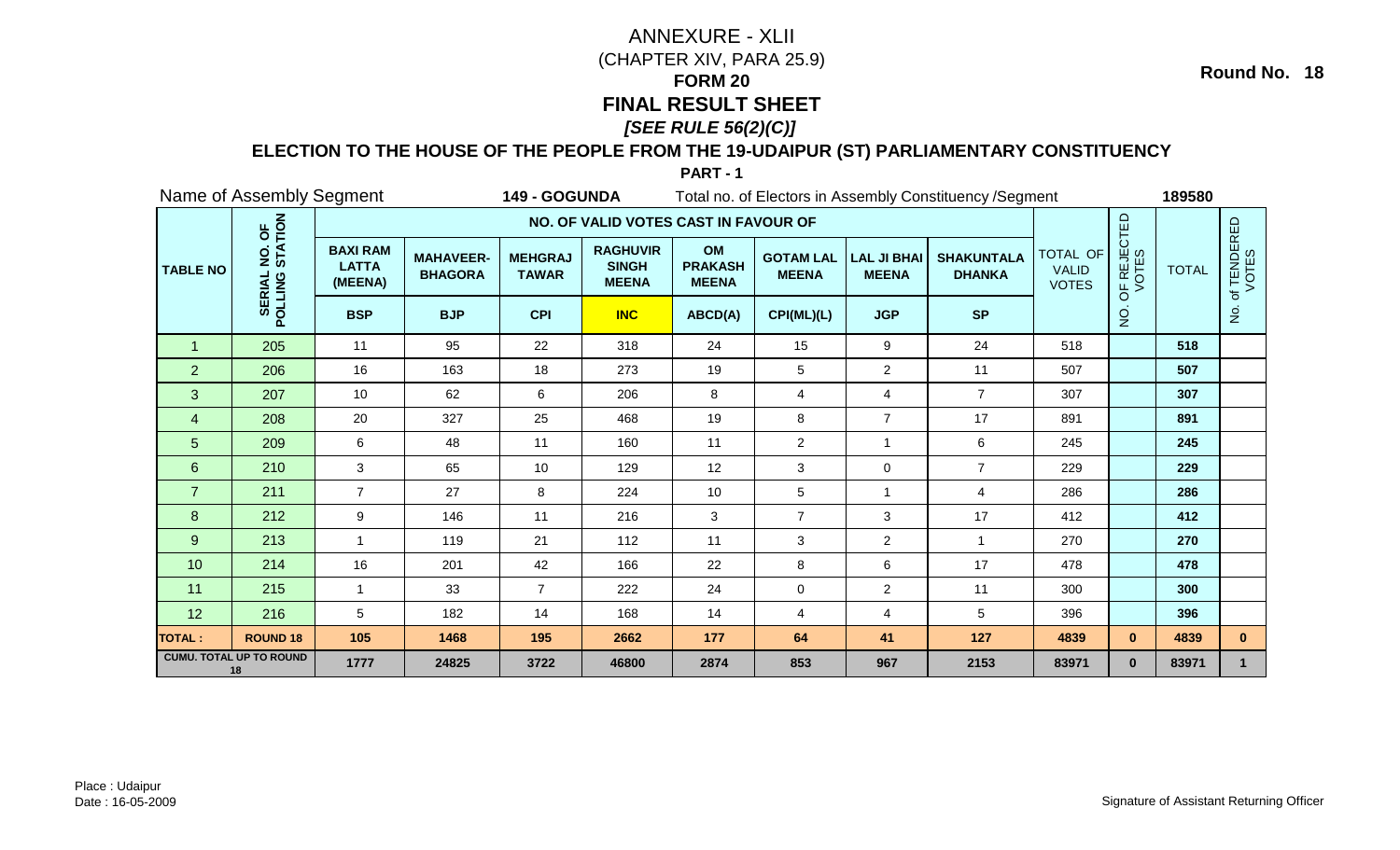### **ELECTION TO THE HOUSE OF THE PEOPLE FROM THE 19-UDAIPUR (ST) PARLIAMENTARY CONSTITUENCY**

**PART - 1**

|                 | Name of Assembly Segment<br>149 - GOGUNDA    |                                            |                                    |                                |                                                 |                                      | Total no. of Electors in Assembly Constituency / Segment | 189580                             |                                    |                                          |              |                                                                                                                                       |                      |
|-----------------|----------------------------------------------|--------------------------------------------|------------------------------------|--------------------------------|-------------------------------------------------|--------------------------------------|----------------------------------------------------------|------------------------------------|------------------------------------|------------------------------------------|--------------|---------------------------------------------------------------------------------------------------------------------------------------|----------------------|
|                 |                                              |                                            |                                    |                                | NO. OF VALID VOTES CAST IN FAVOUR OF            |                                      |                                                          |                                    |                                    |                                          |              | OF REJECTED<br>VOTES<br><b>TOTAL</b><br>$\dot{Q}$<br>160<br>342<br>302<br>387<br>341<br>377<br>734<br>414<br>445<br>452<br>399<br>399 |                      |
| <b>TABLE NO</b> | NO. OF<br>STATION<br>$\overline{2}$          | <b>BAXI RAM</b><br><b>LATTA</b><br>(MEENA) | <b>MAHAVEER-</b><br><b>BHAGORA</b> | <b>MEHGRAJ</b><br><b>TAWAR</b> | <b>RAGHUVIR</b><br><b>SINGH</b><br><b>MEENA</b> | OM<br><b>PRAKASH</b><br><b>MEENA</b> | <b>GOTAM LAL</b><br><b>MEENA</b>                         | <b>LAL JI BHAI</b><br><b>MEENA</b> | <b>SHAKUNTALA</b><br><b>DHANKA</b> | TOTAL OF<br><b>VALID</b><br><b>VOTES</b> |              |                                                                                                                                       | of TENDERED<br>VOTES |
|                 | <b>SERIAL</b><br>POLLING                     | <b>BSP</b>                                 | <b>BJP</b>                         | <b>CPI</b>                     | <b>INC</b>                                      | ABCD(A)                              | CPI(ML)(L)                                               | <b>JGP</b>                         | <b>SP</b>                          |                                          |              |                                                                                                                                       | $\frac{1}{2}$        |
| -1              | 217                                          | $\overline{4}$                             | 65                                 | 6                              | 78                                              | 3                                    | $\overline{2}$                                           | $\mathbf{1}$                       | $\overline{1}$                     | 160                                      |              |                                                                                                                                       |                      |
| $\overline{2}$  | 218                                          | 18                                         | 64                                 | 18                             | 216                                             | 11                                   | 5                                                        | $\overline{2}$                     | 8                                  | 342                                      |              |                                                                                                                                       |                      |
| 3               | 219                                          | 12                                         | 85                                 | 9                              | 160                                             | 19                                   | 6                                                        | 3                                  | 8                                  | 302                                      |              |                                                                                                                                       |                      |
| $\overline{4}$  | 220                                          | $\mathbf{1}$                               | 150                                | 11                             | 207                                             | 8                                    | 4                                                        | 0                                  | 6                                  | 387                                      |              |                                                                                                                                       |                      |
| 5               | 221                                          | 11                                         | 108                                | 12                             | 195                                             | $\overline{2}$                       | 3                                                        | $\overline{a}$                     | 8                                  | 341                                      |              |                                                                                                                                       |                      |
| $6\phantom{1}$  | 222                                          | 6                                          | 130                                | 12                             | 216                                             | 5                                    | 1                                                        | 3                                  | $\overline{4}$                     | 377                                      |              |                                                                                                                                       |                      |
| $\overline{7}$  | 223                                          | 8                                          | 480                                | 32                             | 173                                             | 3                                    | 3                                                        | 8                                  | 27                                 | 734                                      |              |                                                                                                                                       |                      |
| 8               | 224                                          | 6                                          | 270                                | 13                             | 105                                             | $\mathbf{3}$                         | 4                                                        | 4                                  | 9                                  | 414                                      |              |                                                                                                                                       |                      |
| $\overline{9}$  | 224 A                                        | 9                                          | 206                                | 5                              | 215                                             | 3                                    | $\overline{c}$                                           | $\mathbf{3}$                       | $\overline{2}$                     | 445                                      |              |                                                                                                                                       |                      |
| 10              | 225                                          | $\mathbf{1}$                               | 170                                | 6                              | 268                                             | $\mathbf{1}$                         | 3                                                        | $\mathbf{1}$                       | $\overline{2}$                     | 452                                      |              |                                                                                                                                       |                      |
| 11              | 226                                          | $\mathbf 1$                                | 209                                | 6                              | 173                                             | $\overline{c}$                       | 3                                                        | -1                                 | 4                                  | 399                                      |              |                                                                                                                                       |                      |
| 12              | 227                                          | $\overline{1}$                             | 184                                | 0                              | 212                                             | $\overline{1}$                       | 0                                                        | $\mathbf 0$                        | $\overline{1}$                     | 399                                      |              |                                                                                                                                       |                      |
| <b>TOTAL:</b>   | <b>ROUND 19</b>                              | 78                                         | 2121                               | 130                            | 2218                                            | 61                                   | 36                                                       | 28                                 | 80                                 | 4752                                     | $\mathbf{0}$ | 4752                                                                                                                                  | $\mathbf{0}$         |
|                 | <b>CUMU. TOTAL UP TO ROUND</b><br>1855<br>19 |                                            | 26946                              | 3852                           | 49018                                           | 2935                                 | 889                                                      | 995                                | 2233                               | 88723                                    | $\mathbf{0}$ | 88723                                                                                                                                 |                      |